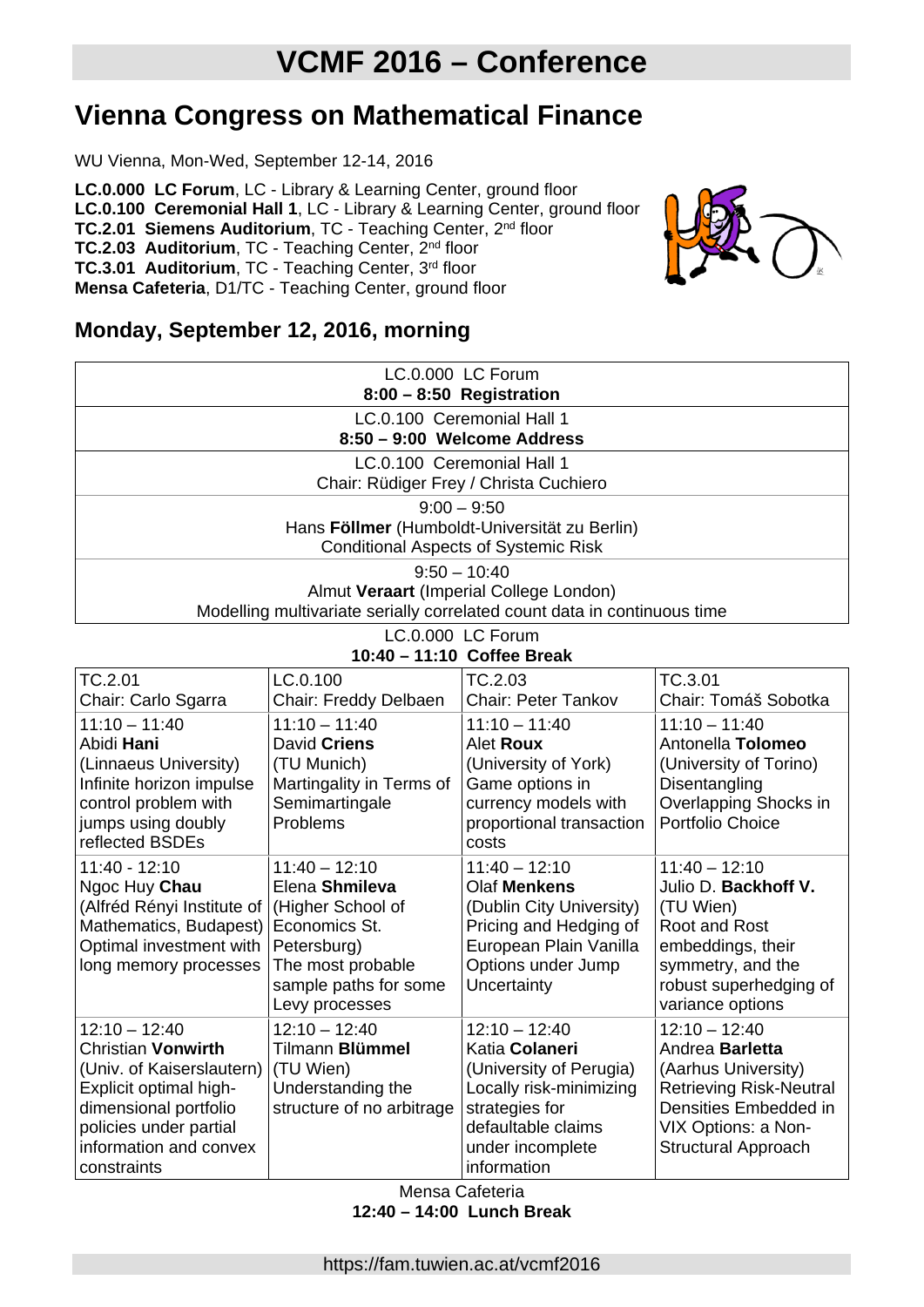# **Monday, September 12, 2016, afternoon**

| LC.0.100<br><b>Chair: Friedrich Hubalek</b>                                                                                                                            | TC.2.01<br><b>Chair: Alexander McNeil</b>                                                                                                                                                                         | TC.2.03<br>Chair: Steven Kou                                                                                                                                                                                                                      |
|------------------------------------------------------------------------------------------------------------------------------------------------------------------------|-------------------------------------------------------------------------------------------------------------------------------------------------------------------------------------------------------------------|---------------------------------------------------------------------------------------------------------------------------------------------------------------------------------------------------------------------------------------------------|
| $14:00 - 14:45$<br>Elisa Alos<br>(Pompeu Fabra University<br>Barcelona)<br>On the link between the implied<br>volatility skew and the Malliavin<br>derivative operator | $14:00 - 14:30$<br><b>Tobias Fissler</b><br>(University of Bern)<br><b>Higher Order Elicitability:</b><br><b>Expected Shortfall is jointly</b><br>elicitable with Value at Risk -<br>Implications for Backtesting | $14:00 - 14:30$<br>Michaela Szölgyenyi<br>(WU Vienna)<br>A strong order 1/2 method for<br>solving multidimensional SDEs<br>appearing in mathematical<br>finance                                                                                   |
| $14:45 - 15:30$<br>Christian Bayer<br>(WIAS Berlin)                                                                                                                    | $14:30 - 15:00$<br>Radu Tunaru<br>(University of Kent)<br><b>Regulatory Capital</b><br>Requirements: Saving Too Much  <br>for Rainy Days?                                                                         | $14:30 - 15:00$<br>Michael Hanke<br>(University of Liechtenstein)<br>No-Arbitrage ROM Simulation<br><b>Matching Multivariate Skewness</b><br>and Kurtosis                                                                                         |
| Pricing under rough volatility                                                                                                                                         | $15:00 - 15:30$<br>Cosimo Munari<br>(University of Zurich)<br>Do coherent risk measures take<br>a liability holders' perspective?                                                                                 | $15:00 - 15:30$<br><b>Mirco Mahlstedt</b><br>(Technical University of Munich)<br><b>Calibration to American Options:</b><br>Numerical Investigation of the<br>De-Americanization Method and<br>Presentation of the Reduced<br><b>Basis Method</b> |

LC.0.000 LC Forum **15:30 – 16:00 Coffee Break**

|                                                                                                                                                                                        | $13.30 - 10.00$ Correct Digate                                                                                                                                                                                                        |                                                                                                                                                                 |
|----------------------------------------------------------------------------------------------------------------------------------------------------------------------------------------|---------------------------------------------------------------------------------------------------------------------------------------------------------------------------------------------------------------------------------------|-----------------------------------------------------------------------------------------------------------------------------------------------------------------|
| TC.2.01<br><b>Chair: Christian Bayer</b>                                                                                                                                               | TC.2.03<br>Chair: Michaela Szölgyenyi                                                                                                                                                                                                 | LC.0.100<br><b>Chair: Birgit Rudloff</b>                                                                                                                        |
| $16:00 - 16:30$<br>Maxim Bichuch<br>(Johns Hopkins University,<br>Baltimore)<br>Optimal Investment with<br><b>Transaction Costs and</b><br><b>Stochastic Volatility</b>                | $16:00 - 16:30$<br><b>Dieter Hendricks</b><br>(Univ. of the Witwatersrand,<br>Johannesburg)<br>Using real-time cluster<br>configurations of streaming<br>asynchronous features as online<br>state descriptors in financial<br>markets | $16:00 - 16:45$<br>Agostino Capponi<br>(Columbia University, New York)<br><b>Liability Concentration and</b><br>Systemic Losses in Financial<br><b>Networks</b> |
| $16:30 - 17:00$<br>Misha van Beek<br>(University of Amsterdam)<br>The regime switching affine<br>process                                                                               | $16:30 - 17:00$<br>Davide Pirino<br>(Scuola Normale Superiore,<br>Pisa)<br><b>EXcess Idle Time</b>                                                                                                                                    | $16:45 - 17:30$<br>Philipp Schönbucher                                                                                                                          |
| $17:00 - 17:30$<br>Markus Michaelsen<br>(University of Hamburg)<br><b>Marginal Consistent</b><br>Dependence Modeling using<br><b>Weak Subordination for</b><br><b>Brownian Motions</b> |                                                                                                                                                                                                                                       | (Financialytic GmbH, Bonn)<br>Free Lunches that Nobody is<br>Eating - Market Dislocations<br>since 2008                                                         |

| LC.0.100 Ceremonial Hall 1<br>17:40 - 18:30 Panel Discussion |  |
|--------------------------------------------------------------|--|
| LC.0.000 LC Forum<br>18:30 - 20:00 Welcome Reception         |  |

https://fam.tuwien.ac.at/vcmf2016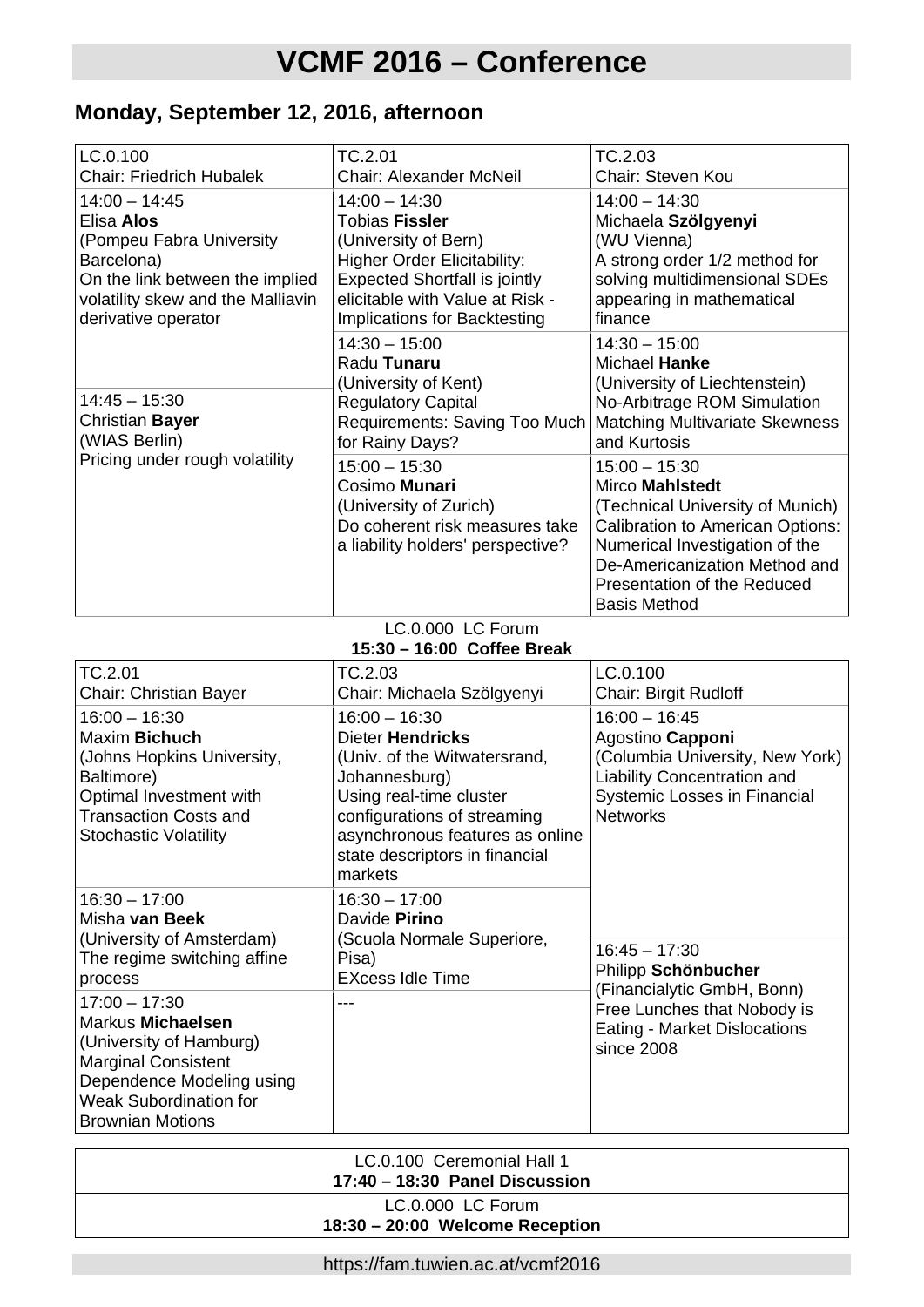# **Tuesday, September 13, 2016, morning**

| LC.0.100 Ceremonial Hall 1<br>Chair: Stefan Gerhold                    |                                               |                                                       |                                                    |
|------------------------------------------------------------------------|-----------------------------------------------|-------------------------------------------------------|----------------------------------------------------|
| $9:00 - 9:50$                                                          |                                               |                                                       |                                                    |
| Peter Friz                                                             |                                               |                                                       |                                                    |
|                                                                        |                                               | (TU and WIAS Berlin)                                  |                                                    |
|                                                                        |                                               | Option Pricing in the Moderate Deviations Regime      |                                                    |
|                                                                        |                                               | $9:50 - 10:40$                                        |                                                    |
|                                                                        |                                               | <b>Emmanuel Gobet</b><br>(École Polytechnique, Paris) |                                                    |
|                                                                        |                                               | Data-driven regression Monte Carlo                    |                                                    |
|                                                                        |                                               | LC.0.000 LC Forum                                     |                                                    |
|                                                                        |                                               | 10:40 - 11:10 Coffee Break                            |                                                    |
| TC.2.01                                                                | LC.0.100                                      | TC.2.03                                               | TC.3.01                                            |
| <b>Chair: Almut Veraart</b>                                            | Chair: Julio Backhoff V.                      | Chair: Kathrin Glau                                   | <b>Chair: Ulrich Horst</b>                         |
| $11:10 - 11:40$                                                        | $11:10 - 11:40$                               | $11:10 - 11:40$                                       | $11:10 - 11:40$                                    |
| Karl-Theodor Eisele                                                    | Emanuela Rosazza                              | Morgan Escalera                                       | cancelled                                          |
| (Univ. of Strasbourg)<br><b>Traded financial flows</b>                 | <b>Gianin</b> (University of                  | (Rose-Hulman Institute                                | Nikolai Kolev                                      |
| and their values                                                       | Milano-Bicocca)<br>The term structure of      | of Technology, Indiana)<br>Sovereign Adaptive         | (Univ. of Sao Paulo)<br><b>Cointegrating Jumps</b> |
|                                                                        | Sharpe-Ratios: a new                          | <b>Risk Modeling</b>                                  | and Applications to                                |
|                                                                        | approach for arbitrage-                       |                                                       | <b>Financial Markets</b>                           |
|                                                                        | free asset pricing in                         |                                                       |                                                    |
|                                                                        | continuous time                               |                                                       |                                                    |
| $11:40 - 12:10$<br>11:40 - 12:10<br>$11:40 - 12:10$<br>$11:40 - 12:10$ |                                               |                                                       |                                                    |
| Peng Luo                                                               | <b>Martin Keller-Ressel</b>                   | Imke Redeker                                          | Ryan Donnelly                                      |
| (ETH Zurich)                                                           | (TU Dresden)                                  | (Brandenburg University                               | (EPFL, Lausanne)                                   |
| Portfolio Optimization<br>under Probability and                        | Affine Processes with<br>Stochastic           | of Technology)<br>A structural model for              | Insider Trading with<br><b>Residual Risk</b>       |
| <b>Discounting Uncertainty</b>                                         | <b>Discontinuities</b>                        | credit risk with a                                    |                                                    |
|                                                                        |                                               | switching barrier                                     |                                                    |
| $12:10 - 12:40$                                                        | $12:10 - 12:40$                               | $12:10 - 12:40$                                       | $12:10 - 12:40$                                    |
| Johann Kronthaler                                                      | Rosa Maria Mininni                            | Stephan Sturm                                         | <b>Florence Guillaume</b>                          |
| (KPMG Austria GmbH)                                                    | (University of Bari Aldo                      | (Worcester Polytechnic                                | (University of Antwerp)                            |
| Modelling risks in banks                                               | Moro)                                         | Institute (WPI), Boston)                              | Stochastic modelling of<br>herd behavior indices   |
| and insurance<br>companies - a slight                                  | A generalized Cox-<br>Ingersoll-Ross equation | Arbitrage-free XVA                                    |                                                    |
| difference between                                                     |                                               |                                                       |                                                    |
| theory and practice                                                    |                                               |                                                       |                                                    |

Mensa Cafeteria **12:40 – 14:00 Lunch Break**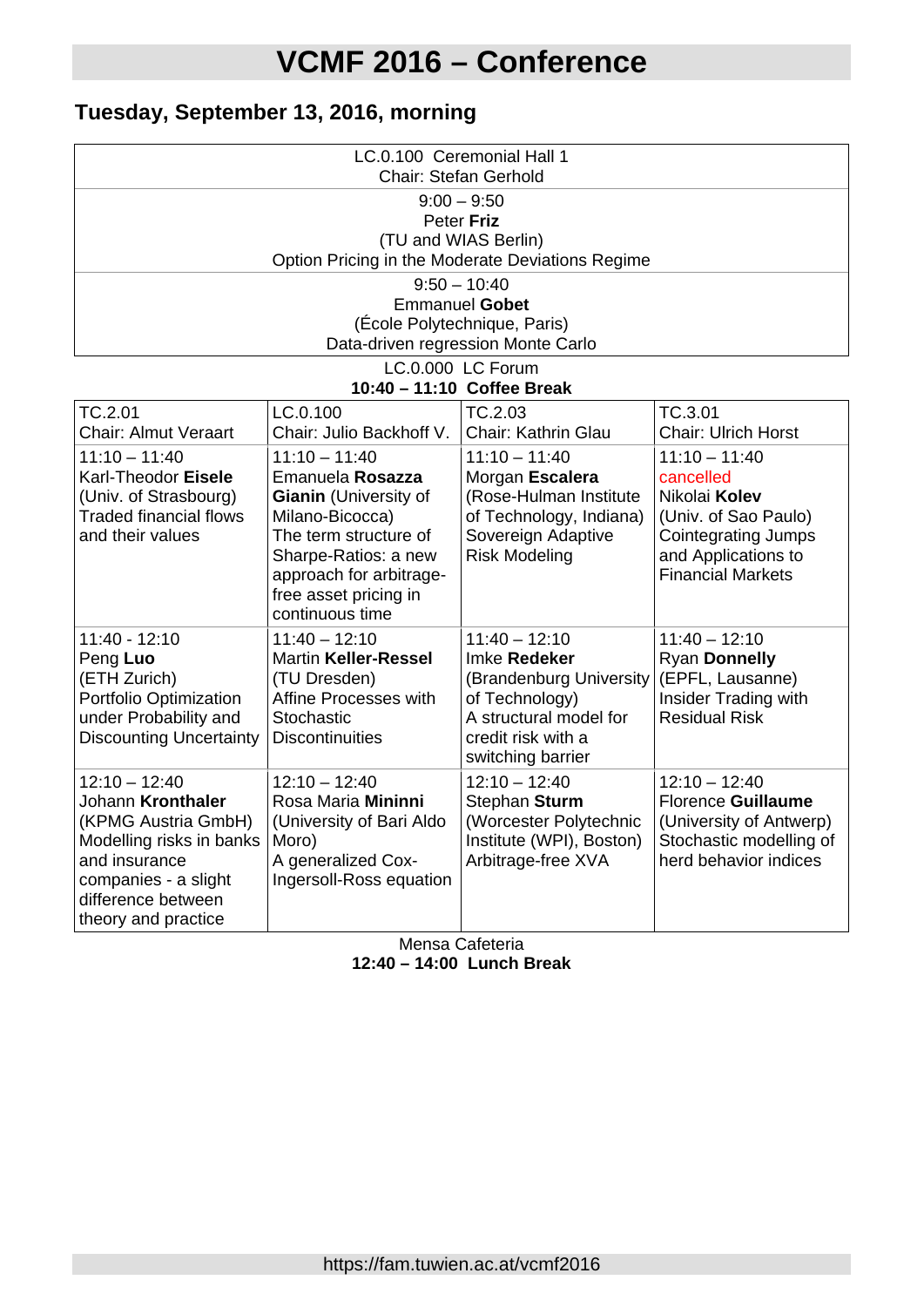# **Tuesday, September 13, 2016, afternoon**

| LC.0.100<br>Chair: Mathias Beiglböck                                                                                                                                      | TC.2.01<br><b>Chair: Emmanuel Gobet</b>                                                                                                                                 | TC.2.03<br><b>Chair: Kim Weston</b>                                                                                                                                                                           |
|---------------------------------------------------------------------------------------------------------------------------------------------------------------------------|-------------------------------------------------------------------------------------------------------------------------------------------------------------------------|---------------------------------------------------------------------------------------------------------------------------------------------------------------------------------------------------------------|
| $14:00 - 14:45$<br><b>Beatrice Acciaio</b><br>(London School of Economics)<br>Model-independent pricing with<br>additional information: a<br>Skorokhod embedding approach | $14:00 - 14:30$<br>Kathrin Glau<br>(Technical University of Munich)<br>Magic Points in Finance:<br><b>Empirical Integration for</b><br><b>Parametric Option Pricing</b> | $14:00 - 14:30$<br>Carlo Sgarra<br>(Politecnico di Milano)<br>Optimal Investment in Market<br>with Over and Under-Reaction to<br>Information                                                                  |
| $14:45 - 15:30$<br><b>Patrick Cheridito</b><br>(ETH Zurich)                                                                                                               | $14:30 - 15:00$<br>Alice Buccioli<br>(Aarhus University)<br><b>Constant Proportion Portfolio</b><br>Insurance Strategies in<br><b>Contagious Markets</b>                | $14:30 - 15:00$<br>Salvador Ortiz-Latorre<br>(University of Oslo)<br>A new pricing measure in the<br>Barndorff-Nielsen & Shephard<br>model for commodity markets                                              |
| Duality formulas for robust<br>pricing and hedging in discrete<br>time                                                                                                    | $15:00 - 15:30$<br>Steven Kou<br>(National University of<br>Singapore)<br><b>EM Algorithm and Stochastic</b><br>Control                                                 | $15:00 - 15:30$<br><b>Ralf Wunderlich</b><br>(Brandenburg Univ. of Tech-<br>nology Cottbus-Senftenberg)<br><b>Partially Observable Stochastic</b><br>Optimal Control Problems for an<br><b>Energy Storage</b> |

#### LC.0.000 LC Forum **15:30 – 16:00 Coffee Break**

| TC.2.01<br>Chair: Beatrice Acciaio                                                                                                                                             | TC.2.03<br>Chair: Julio Backhoff V.                                                                                            | LC.0.100<br>Chair: Thorsten Rheinländer                                                                                               |
|--------------------------------------------------------------------------------------------------------------------------------------------------------------------------------|--------------------------------------------------------------------------------------------------------------------------------|---------------------------------------------------------------------------------------------------------------------------------------|
| $16:00 - 16:30$<br>Tomáš Sobotka<br>(University of West Bohemia)<br>Robustness and uncertainty<br>analyses of stochastic volatility<br>models                                  | $16:00 - 16:30$<br>Niushan Gao<br>(University of Lethbridge)<br>The Fatou property and w*-<br>representations of risk measures | $16:00 - 16:45$<br><b>Ulrich Horst</b><br>(Humboldt-Universität zu Berlin)<br>Mathematical Modeling of Limit<br><b>Order Books</b>    |
| $16:30 - 17:00$<br>Oliver Pfante<br>(Frankfurt Institute for Advanced<br>Studies)<br>Uncertainty Estimates in<br>Stochastic Volatility Models via<br><b>Fisher Information</b> | $16:30 - 17:00$<br>Asgar Jamneshan<br>(University of Konstanz)<br>Vector duality via a conditional<br>extension                | $16:45 - 17:30$<br>Dörte Kreher<br>(Humboldt-Universität zu Berlin)<br>On a Functional Convergence<br>Theorem for Interpolated Markov |
| $17:00 - 17:30$<br>Kim Weston<br>(Carnegie Mellon University,<br>Pittsburgh)<br>Market Stability and Indifference<br>Prices                                                    | $17:00 - 17:30$<br>Anastasiia Zalashko<br>(University of Vienna)<br>Causal transport in discrete time<br>and applications      | Chains to an Infinite<br><b>Dimensional Diffusion</b>                                                                                 |

| Marina Restaurant                |  |
|----------------------------------|--|
| (Metro Station "U2 Donaumarina") |  |
| 18:30 - 23:00 Conference Dinner  |  |
|                                  |  |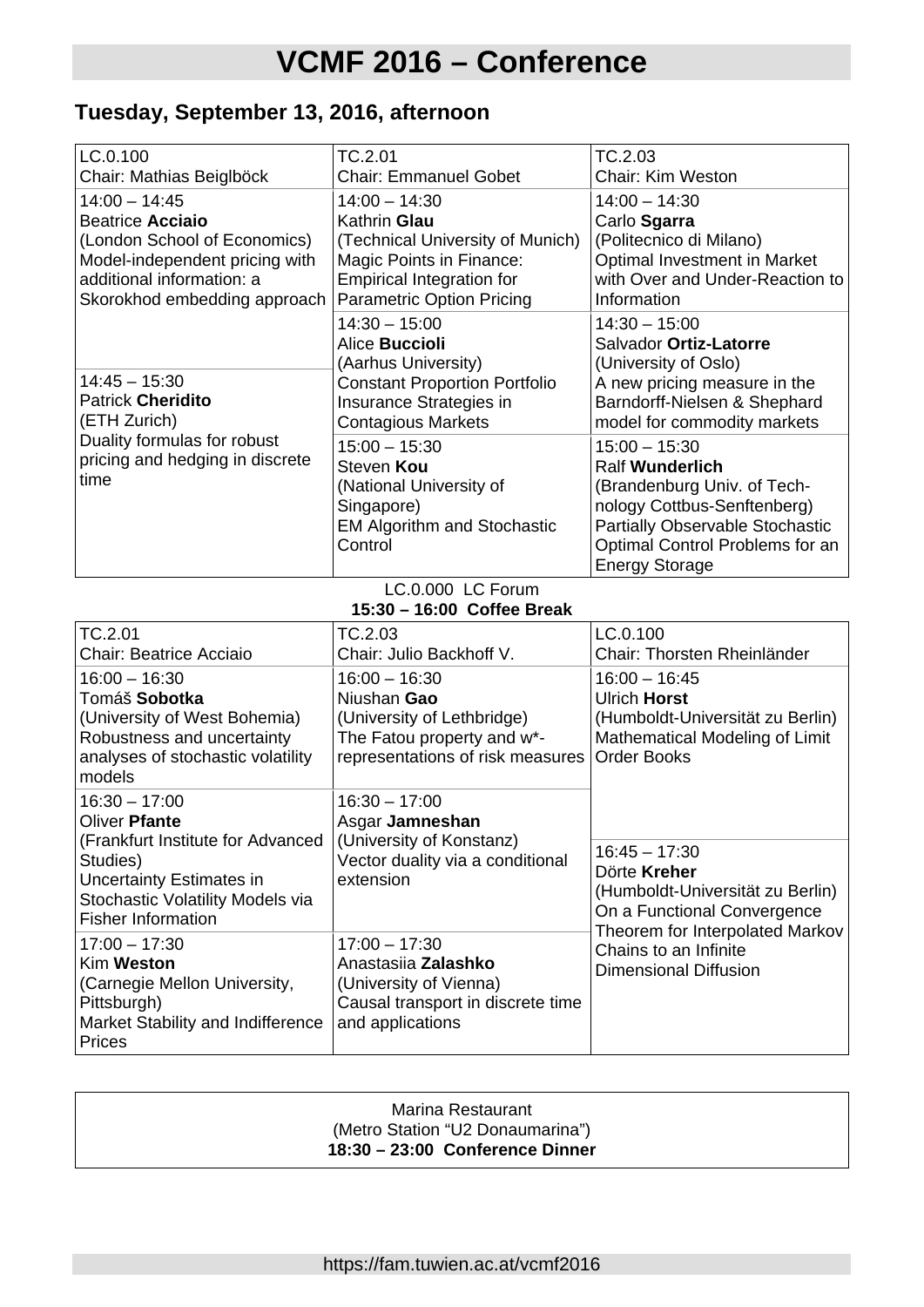# **Wednesday, September 14, 2016, morning**

| LC.0.100 Ceremonial Hall 1<br>Chair: Irene Klein                                                                                                                                                                |                                                                                                                                                                      |                                                                                                                                                           |  |
|-----------------------------------------------------------------------------------------------------------------------------------------------------------------------------------------------------------------|----------------------------------------------------------------------------------------------------------------------------------------------------------------------|-----------------------------------------------------------------------------------------------------------------------------------------------------------|--|
| $9:00 - 9:50$<br>Freddy Delbaen<br>(ETH & UZH, Zurich, and Tokyo Metropolitan Univ.)<br><b>Risk Measures on Orlicz Spaces</b>                                                                                   |                                                                                                                                                                      |                                                                                                                                                           |  |
|                                                                                                                                                                                                                 | $9:50 - 10:40$<br>Mathieu Rosenbaum<br>(École Polytechnique, Paris)<br>The characteristic function of rough Heston models                                            |                                                                                                                                                           |  |
|                                                                                                                                                                                                                 | LC.0.000 LC Forum<br>10:40 - 11:10 Coffee Break                                                                                                                      |                                                                                                                                                           |  |
| TC.2.01<br>Chair: Mathieu Rosenbaum                                                                                                                                                                             | TC.2.03<br>Chair: Josef Teichmann                                                                                                                                    | LC.0.100<br>Chair: Christa Cuchiero                                                                                                                       |  |
| $11:10 - 11:40$<br>Christoph Belak<br>(University of Trier)<br>Utility Maximization in a Factor<br>Model with Constant and<br><b>Proportional Costs</b><br>$11:40 - 12:10$                                      | $11:10 - 11:40$<br>Suhan Altay<br>(TU Wien)<br>Term structure of defaultable<br>bonds, an approach with Jacobi<br>processes<br>$11:40 - 12:10$                       | $11:10 - 11:55$<br>Antonis Papapantoleon<br>(University of Mannheim,<br>Germany)<br>An equilibrium model for spot<br>and forward prices of<br>commodities |  |
| Daniel Bartl<br>(University of Konstanz)<br>Robust exponential hedging in<br>discrete time                                                                                                                      | Tolulope Rhoda Fadina<br>(ETH Zurich)<br>Credit risk with ambiguity on the<br>default intensity                                                                      | $11:55 - 12:40$<br>Rüdiger Kiesel                                                                                                                         |  |
| $12:10 - 12:40$<br>Dorothee Westphal<br>(University of Kaiserslautern)<br><b>Expert Opinions and Logarithmic</b><br>Utility Maximization for<br><b>Multivariate Stock Returns with</b><br><b>Gaussian Drift</b> | $12:10 - 12:40$<br>Yukio Muromachi<br>(Tokyo Metropolitan University)<br>Reformulation of the arbitrage-<br>free pricing method under the<br>multi-curve environment | (University of Duisburg-Essen)<br>Modelling day-ahead and<br>intraday electricity markets                                                                 |  |

Mensa Cafeteria **12:40 – 14:00 Lunch Break**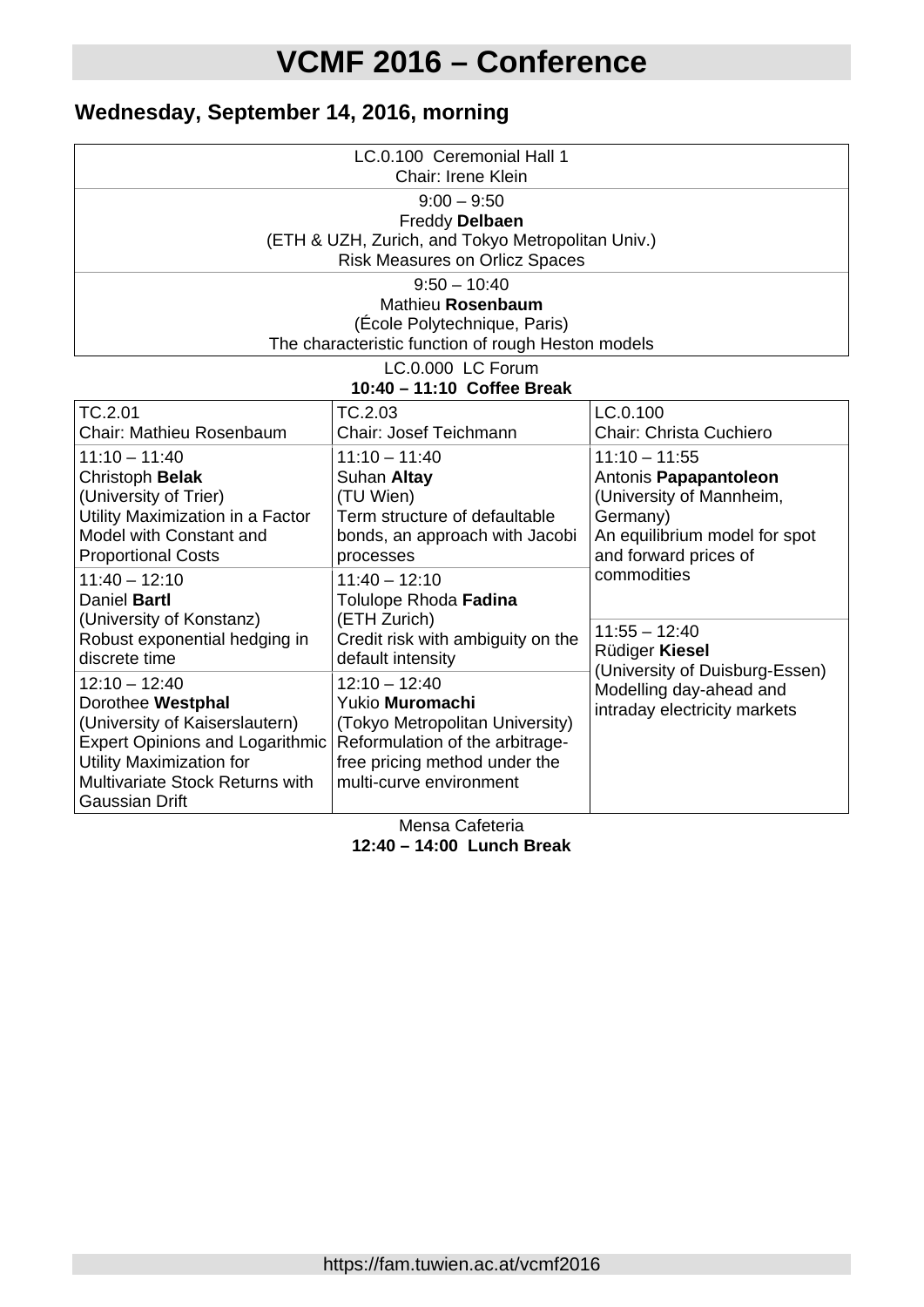# **Wednesday, September 14, 2016, afternoon**

| LC.0.100                                 | TC.2.03                                         | TC.2.01                         |
|------------------------------------------|-------------------------------------------------|---------------------------------|
| <b>Chair: Uwe Schmock</b>                | Chair: Dörte Kreher                             | Chair: Rüdiger Frey             |
| $14:00 - 14:30$                          | $14:00 - 14:30$                                 | $14:00 - 14:30$                 |
| Sander Willems                           | Marvin <b>Mueller</b>                           | Miklos Rasonyi                  |
| (EPFL and Swiss Finance                  | (ETH Zurich)                                    | (Alfréd Rényi Institute of      |
| Institute, Lausanne)                     | <b>SPDE Models for the Limit Order I</b>        | Mathematics, Budapest)          |
| <b>Exact Term-Structure Estimation  </b> | <b>Book</b>                                     | Optimal investment in markets   |
| Using the Pseudo-Inverse                 |                                                 | with frictions                  |
| $14:30 - 15:00$                          | $14:30 - 15:00$                                 | $14:30 - 15:00$                 |
| Ciprian Necula                           | <b>Mathias Pohl</b>                             | Marco Nicolosi                  |
| (University of Zurich)                   | (University of Vienna)                          | (University of Perugia)         |
| A generalized Bachelier formula          | The Option Value of a Limit                     | Optimal Asset Allocation In     |
| for pricing basket and spread            | Order and its Implied Volatility                | Money Management Under          |
| options                                  |                                                 | <b>Mean-Reverting Processes</b> |
| $15:00 - 15:45$                          | $15:00 - 15:30$                                 | $15:00 - 15:30$                 |
| Jorge P. Zubelli                         | Zehra Eksi Altay                                | Jörn Sass                       |
| (IMPA, Rio de Janeiro)                   | (WU Vienna)                                     | (University of Kaiserslautern)  |
| Calibration of Local-Volatility          | Shall I sell or shall I wait:                   | Optimized expected utility risk |
| Models from Option Data for              | Optimal liquidation under partial               | measures and ratings by implied |
| Commodities                              | information with feedback effects risk aversion |                                 |
|                                          |                                                 |                                 |

#### LC.0.000 LC Forum **15:30 – 16:00 Coffee Break**

| LC.0.100 Ceremonial Hall 1<br>Chair: Walter Schachermayer        |
|------------------------------------------------------------------|
| $16:00 - 16:50$                                                  |
| Josef Teichmann                                                  |
| (ETH Zurich)                                                     |
| Affine processes and non-linear (partial) differential equations |
| LC.0.100 Ceremonial Hall 1                                       |
| 16:50 - 17:00 Closing Remarks                                    |
| (Walter Schachermayer)                                           |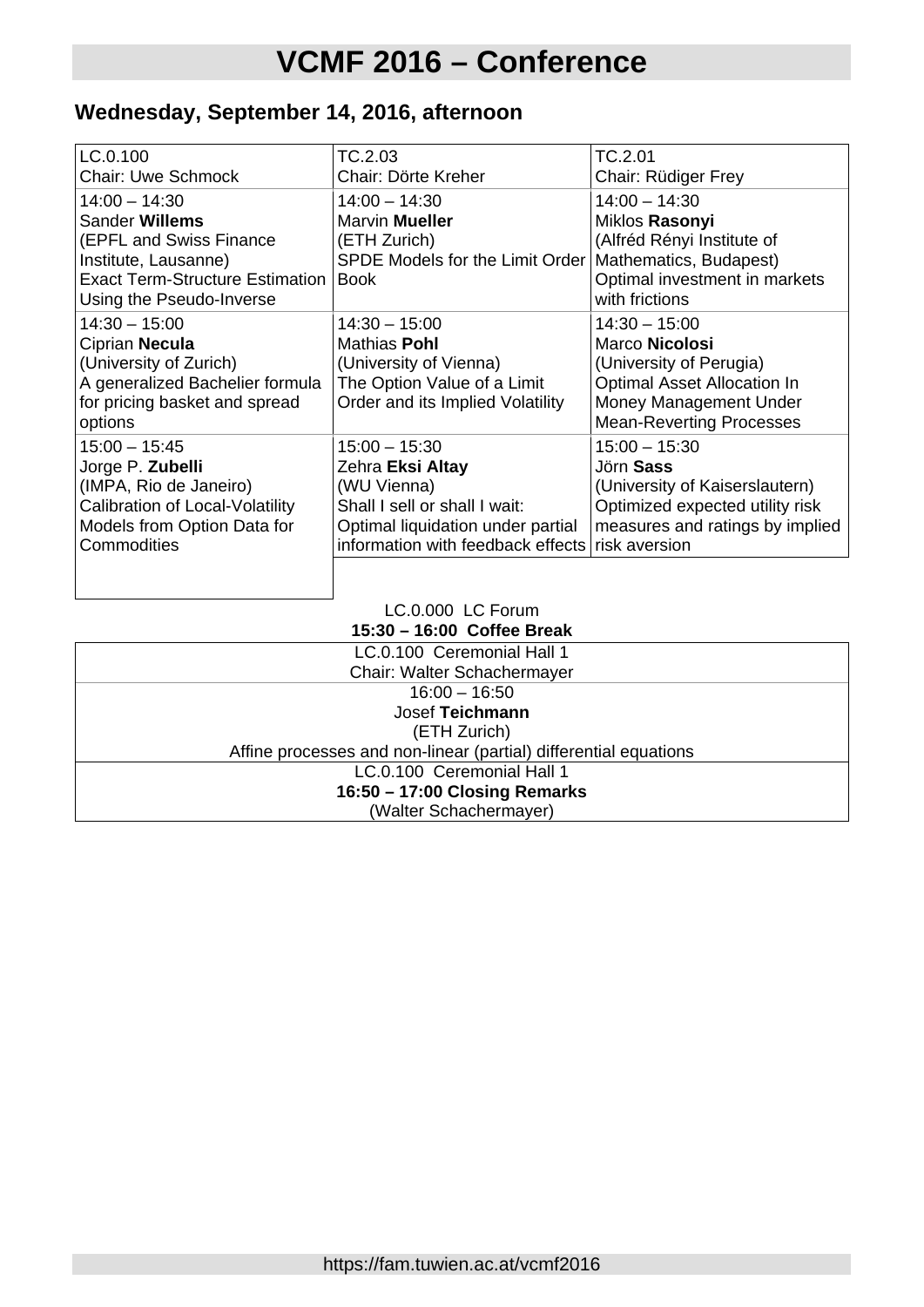#### Invited talk: LC.0.100, Tue, 14:00

## Beatrice **Acciaio** (London School of Economics)

### **Model-independent pricing with additional information: a Skorokhod embedding approach**

We analyze the pricing problem of an agent having additional (potentially insider) information on the market in a model-independent setup. Following Hobson's approach we reformulate this problem as a constrained Skorokhod embedding problem, and show a natural supperreplication result. Furthermore, we establish a monotonicity principle for the constrained SEP, giving a geometric characterisation of the support of the optimisers (in the spirit of Beiglboeck, Cox and Huesmann (2014)) which allows to link the additional information with geometric properties of the optimizers to the constrained embedding problem. Surprisingly, for certain types of information the absence of arbitrage can be easily checked by considering only unconstrained solutions. We give some numerical evidence of the value of the informed agent's information, in terms of the change in price of variance options.

The talk is based on a joint work with Alex Cox and Martin Huesmann.

# Invited talk: LC.0.100, Mon, 14:00

# Elisa **Alos** (Pompeu Fabra University Barcelona)

# **On the link between the implied volatility skew and the Malliavin derivative operator**

In this talk, we use Malliavin calculus techniques to obtain an expression for the short-time behavior of the at-the-money implied volatility skew. This expression depends on the derivative of the volatility in the sense of Malliavin calculus. We will show that this result can be useful in applications, as in modeling problems or in option pricing approximation.

#### Contributed talk: TC.2.03, Wed, 11:10

# Suhan **Altay** (TU Wien)

# **Term structure of defaultable bonds, an approach with Jacobi processes**

In this study, we propose a novel defaultable term structure model that is capable of capturing negative instantaneous correlation between credit spreads and risk-free rate documented in empirical literature while sustaining the positivity of the default intensity and risk-free rate. Given a multivariate Jacobi (Wright-Fisher) process and a certain functional, we are able to compute the zero-coupon bond prices, both defaultable and default-free, in a relatively tractable way by using the exponential change of measure technique with the help of 'carre du champ' operator as well as by using the transition density function of the process. The resulting formula involves series involving ratios of gamma functions and fast converging exponential decay functions. The main advantage of the proposed reduced form model is that it provides a more flexible correlation structure between state variables governing the (defaultable) term structure within a relatively tractable framework for bond pricing. Moreover, in higher dimensions one does not need to rely on numerical schemes related to the differential equations, which may be difficult to handle (e.g multi-dimensional Riccati equations in affine and quadratic term structure frameworks), because transition density function of the state variables are given in a relatively explicit form. This is joint work with Uwe Schmock.

# Contributed talk: TC.3.01, Mon, 11:40

# Julio D. **Backhoff Veraguas** (TU Wien)

#### **Root and Rost embeddings, their symmetry, and the robust superhedging of variance options**

Recent works by A. Cox and J. Wang have highlighted the connection between the Rost/Root solutions to the Skorokhod Embedding Problem and certain optimal stopping problems. In this talk we present a simple probabilistic argument for this connection (as opposed to the original analytical ones) which furthermore implies an interesting relationship/symmetry between the Rost and Root solutions. Within this framework we shall further explore the associated robust superhedging problem for variance options.

This is joint work with Mathias Beiglböck, Alexander Cox and Martin Huesmann.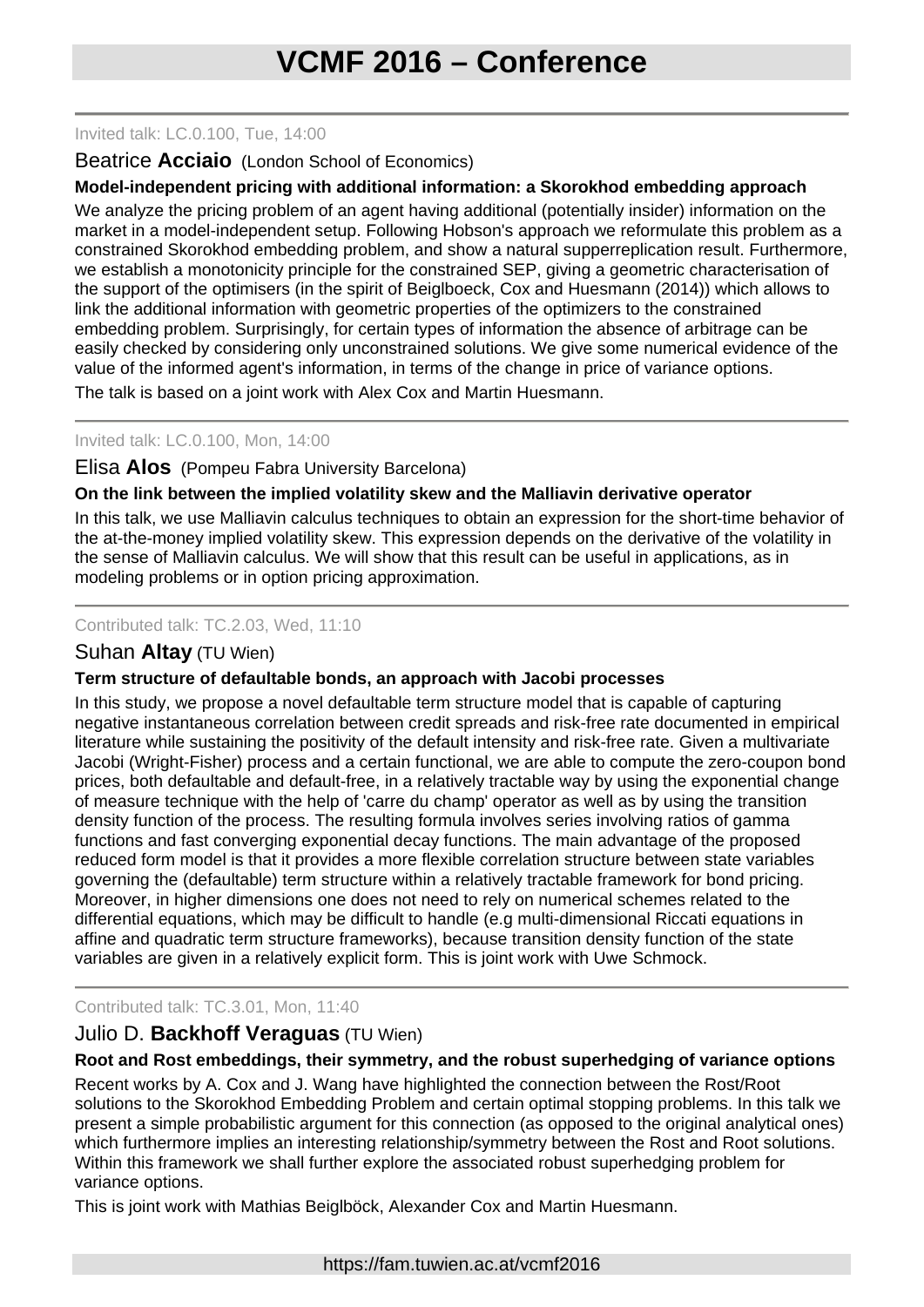#### Contributed talk: TC.3.01, Mon, 12:10

### Andrea **Barletta** (Aarhus University)

# **Retrieving Risk-Neutral Densities Embedded in VIX Options: a Non-Structural Approach**

We propose a non-structural pricing method to retrieve the VIX risk-neutral density (RND) directly from related option prices. Non-structural means that the method only imposes mild regularity conditions on the shape of the RND and therefore entails a reduced exposition to misspecification risks. Our approach is based on the classic methodology of expanding a density function in a finite sum of orthogonal polynomials weighted by a known kernel function, where the expansion coefficients are inferred from option prices through ordinary least squares regression. Our methodology can be thought of as an alternative to the classic works of Madan and Milne (1994), Coutant et al. (2001), and Jondeau and Rockinger (2001), where the kernel is not a Gaussian distribution but is supported over the positive real axis. In particular, we extend the classic Laguerre expansions, used e.g. by Filipovic et al. (2013), by introducing a family of kernels that encompasses well known distributions such as the exponential, the Gamma, the Weibull, and the GIG. To handle the problem of multi-collinearity arising as the expansion order increases we rely on principal component analysis. Positivity and unitary mass of the estimated RND are guaranteed by construction. Numerical illustrations are provided, with the estimation being performed on option prices generated by a benchmark RND, as well as on real market data.

This is joint work with Paolo Santucci de Magistris and Francesco Violante.

#### Contributed talk: TC.2.01, Wed, 11:40

#### Daniel **Bartl** (University of Konstanz)

#### **Robust exponential hedging in discrete time**

In this talk we shall focus on the robust exponential utility maximization problem with random endowment in discrete time. An investor is allowed to invest dynamically in the market without transactions cost and thus tries to maximizes his/her worst case expected exponential utility of the endowment plus terminal wealth with respect to a family of non-dominated probabilistic models. Under a no-arbitrage condition on the probabilistic models we provide the existence of an optimal trading strategy, defined simultaneously under all models. Further, under additional tightness and closeness of this family, we provide duality for measurable endowments and show that the (entropic) penalty function has a closed form.

The talk is based on joint work with Patrick Cheridito and Michael Kupper.

#### Invited talk: LC.0.100, Mon, 14:45

# Christian **Bayer** (WIAS Berlin)

#### **Pricing under rough volatility**

From an analysis of the time series of realized variance (RV) using recent high frequency data, Gatheral, Jaisson and Rosenbaum (2014) previously showed that log-RV behaves essentially as a fractional Brownian motion with Hurst exponent H of order 0.1, at any reasonable time scale. The resulting Rough Fractional Stochastic Volatility (RFSV) model is remarkably consistent with financial time series data. We now show how the RFSV model can be used to price claims on both the underlying and integrated variance. We analyze in detail a simple case of this model, the rBergomi model. In particular, we find that the rBergomi model fits the SPX volatility markedly better than conventional Markovian stochastic volatility models, and with fewer parameters. Finally, we show that actual SPX variance swap curves seem to be consistent with model forecasts, with particular dramatic examples from the weekend of the collapse of Lehman Brothers and the Flash Crash.

Joint work with Peter K. Friz and Jim Gatheral. For details see: [http://ssrn.com/abstract=2554754.](http://ssrn.com/abstract=2554754)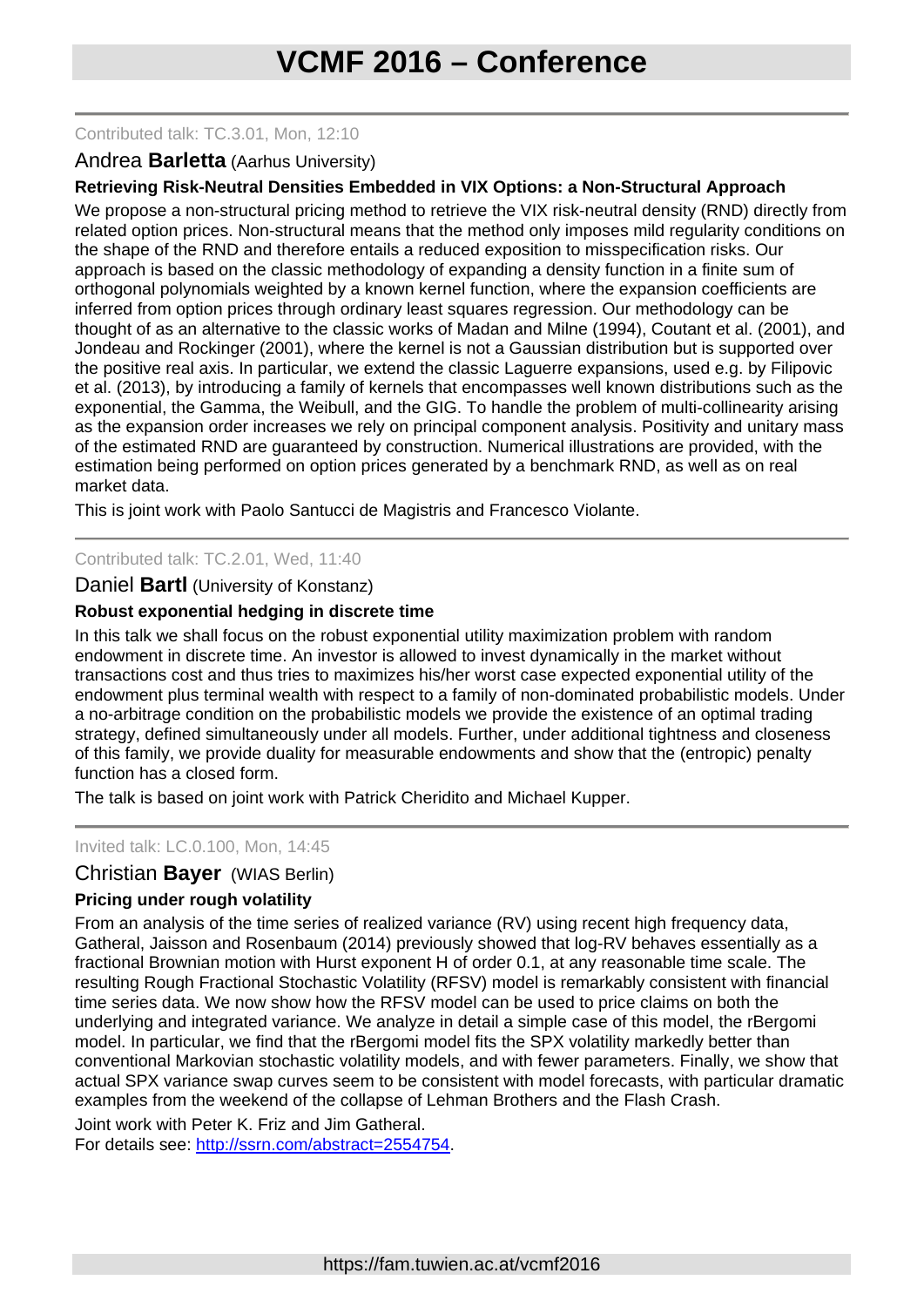#### Contributed talk: TC.2.01, Wed, 11:10

### Christoph **Belak** (University of Trier)

### **Utility Maximization in a Factor Model with Constant and Proportional Costs**

We study the problem of maximizing expected utility of terminal wealth for an investor facing a mix of constant and proportional transaction costs. While the case of purely proportional transaction costs is by now well understood and existence of optimal strategies is known to hold for very general price processes extending beyond semi-martingales [1], the case of constant costs remains a challenge since the existence of optimal strategies is not even known in tractable models such as the Black-Scholes model. In this talk, we present a novel approach which allows us to construct optimal strategies in a multidimensional diffusion market with price processes driven by a factor process and for general lower-bounded utility functions.

The main idea is to characterize the value function associated with the optimization problem as the pointwise infimum V of a suitable set of superharmonic functions. The advantage of this approach is that the pointwise infimum inherits the superharmonicity property, which in turn allows us to prove a verification theorem for candidate optimal strategies under mild regularity assumptions on V. Indeed, for the verification procedure based on superharmonic functions to be applicable, it suffices that the pointwise infimum V is continuous.

In order to establish the continuity of V, we adapt the stochastic Perron's method [2] to our situation to show that V is a discontinuous viscosity solution of the associated quasi-variational inequalities. A comparison principle for discontinuous viscosity solutions then closes the argument and shows that V is continuous. With this, the verification theorem becomes applicable and it follows that the pointwise infimum V coincides with the value function and that the candidate optimal strategies are indeed optimal.

This is joint work with Sören Christensen.

References:

[1] Christoph Czichowsky and Walter Schachermayer. Portfolio optimisation beyond semi-martingales: Shadow prices and fractional Brownian motion. To appear in Annals of Applied Probability, 2016. [2] Erhan Bayraktar and Mihai Sirbu. Stochastic Perron's method for Hamilton-Jacobi-Bellman equations. SIAM J. Control Optim., 51(6):4274-4294, 2013.

A preprint of the paper is available at [http://ssrn.com/abstract=2774697.](http://ssrn.com/abstract=2774697)

#### Contributed talk: TC.2.01, Mon, 16:00

Maxim **Bichuch** (Johns Hopkins University, Baltimore)

#### **Optimal Investment with Transaction Costs and Stochastic Volatility**

Two major financial market complexities are transaction costs and uncertain volatility, and we analyze their joint impact on the problem of portfolio optimization. When volatility is constant, the transaction costs optimal investment problem has a long history, especially in the use of asymptotic approximations when the cost is small. Under stochastic volatility, but with no transaction costs, the Merton problem under general utility functions can also be analyzed with asymptotic methods. Here, we look at the final time optimal investment and consumption problem, when both complexities are present, using separation of time scales approximations. We find the first term in the asymptotic expansion in the time scale parameter, of the optimal value function, consumption, and of the optimal strategy, for fixed small transaction costs. We give a proof of accuracy in the case of fast meanreverting stochastic volatility. Additionally, we deduce the optimal long-term growth rate.

This is joint work with Ronnie Sircar.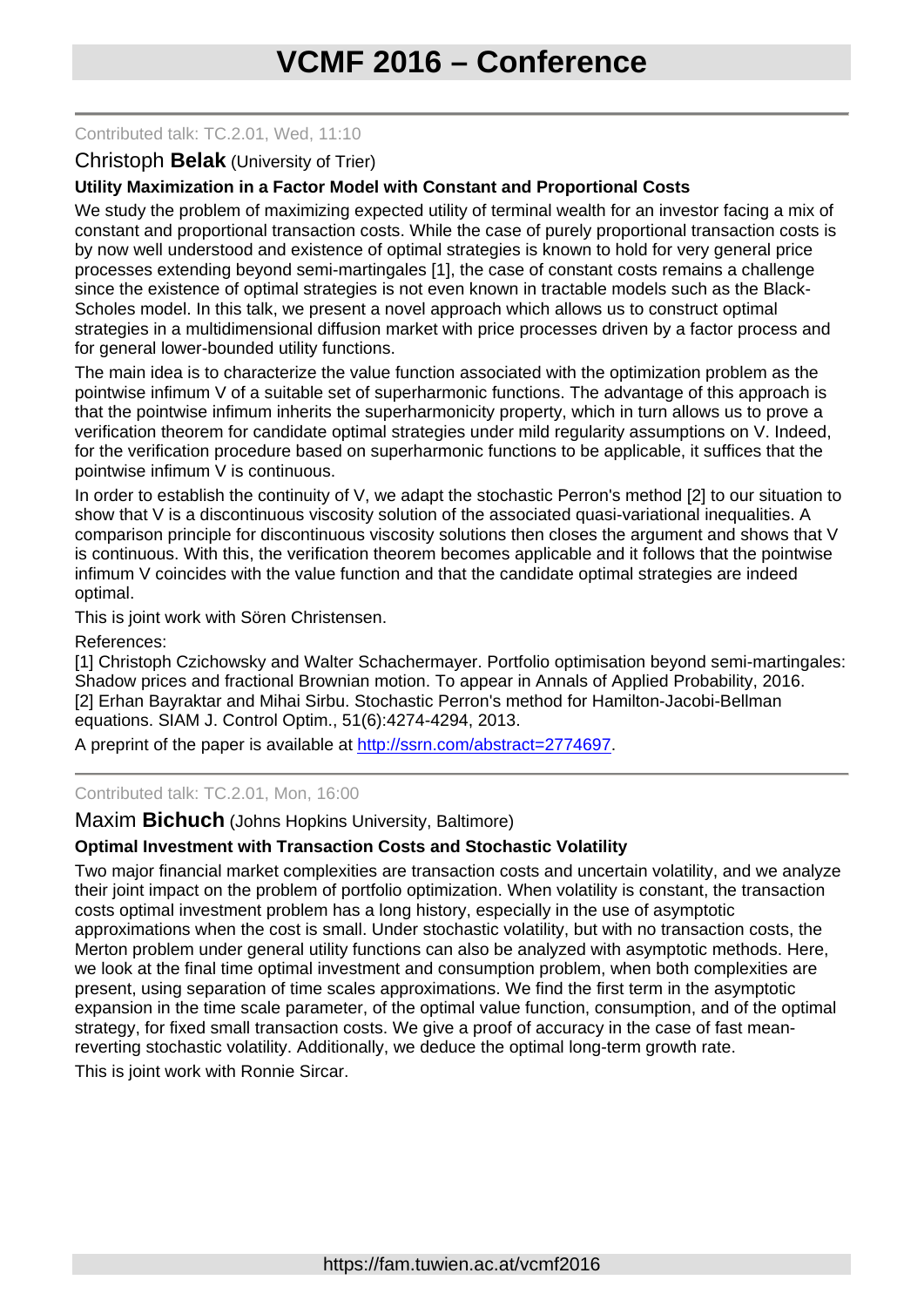### Contributed talk: LC.0.100, Mon, 12:10

# Tilmann **Blümmel** (TU Wien)

# **Understanding the structure of no arbitrage**

The fundamental theorem of asset pricing (FTAP) relates the existence of an equivalent σ-martingale measure ( $\mathcal{M}_{\alpha} \neq \emptyset$ ) to a no arbitrage condition, the "no free lunch with vanishing risk"-condition (NFLVR). The latter is equivalent to the classical "no arbitrage"-condition (NA) and the "no unbounded profit with bounded risk"-condition (NUPBR). For continuous semimartingales, (NUPBR) is equivalent to the "structure conditon" (SC) which allows for an explicit characterization of the elements in  $\mathcal{M}_{\sigma}$ . But even more important, it provides a natural candidate for an equivalent σ-martingale measure, the socalled minimal martingale measure (MMM). Unfortunately, for non-continuous semimartingales the (MMM) is, if it exists, in general only a signed measure. Hence, the following natural questions arise: Does there exist a natural candidate for an equivalent σ-martingale measure if the semimartingale is not continuous? Does there exist a characterization of the elements in  $\mathcal{M}_{\sigma}$ ? Moreover, is the natural candidate, as in the case of a continuous semimartingale, related to a particular structure condition on the underlying semimartingale? The aim of the talk is to answer these questions for quasi-leftcontinuous semimartingales in a rather basic/didactic way that could be part of a course on continuous time mathematical finance.

# Contributed talk: TC.2.01, Tue, 14:30

# Alice **Buccioli** (Aarhus University)

# **Constant Proportion Portfolio Insurance Strategies in Contagious Markets**

In portfolio insurance, CPPI strategies are popular among investors as they allow to gear up the upside potential of a stock index while limiting its downside risk. From the issuer's perspective it is important to adequately assess the risks associated with the CPPI, both in order to charge the correct "gap" fees and for risk management.

The literature on CPPI modeling typically assumes diffusive or Lévy-driven dynamics for the risky asset underlying the strategy. In either case the self-contagious nature of asset prices is not taken into account, meaning that the models inherently underestimate the frequency of clustered large negative movements in returns. In this paper, we introduce self-exciting jumps in the underlying dynamics via Hawkes processes, in order to account for contagion while preserving analytical tractability. Within this richer framework we estimate measures of the risk involved in the practical implementation of discretetime rebalancing rules governing the CPPI product.

Moreover, we gauge the CPPI performance by comparing different re-balancing rules that take into account both the presence of market frictions, such as transactions costs, and the stochastic nature of the index dynamics. This is joint work with Thomas Kokholm.

#### Invited talk: LC.0.100, Mon, 16:00

# Agostino **Capponi** (Columbia University, New York)

#### **Liability Concentration and Systemic Losses in Financial Networks**

We develop a novel framework to assess the impact of structural policies targeting systemic risk. We focus on policies centered around the notion of concentration of interbank exposures, which are at the heart of the too-big-to fail risk. We quantify concentration by applying the majorization order to the liability matrix that captures the interconnectedness of banks in the financial network.

We develop notions of highly and lowly capitalized networks to bring out the qualitatively different implications of exposure concentration on the systemic loss profile.

Our analysis suggests that systemic losses increase as interbanking exposures become more concentrated if the system is highly capitalized, while the opposite holds if the system is lowly capitalized. We conduct an empirical analysis of the European sovereign banking network, and find that it is persistently highly capitalized. This empirical finding, along with the concentration results, supports structural policies put forward by the Basel Committee, and aimed at limiting the size of gross exposures toward individual counterparties.

Joint work with David D. Yao and Peng Chu Chen.

https://fam.tuwien.ac.at/vcmf2016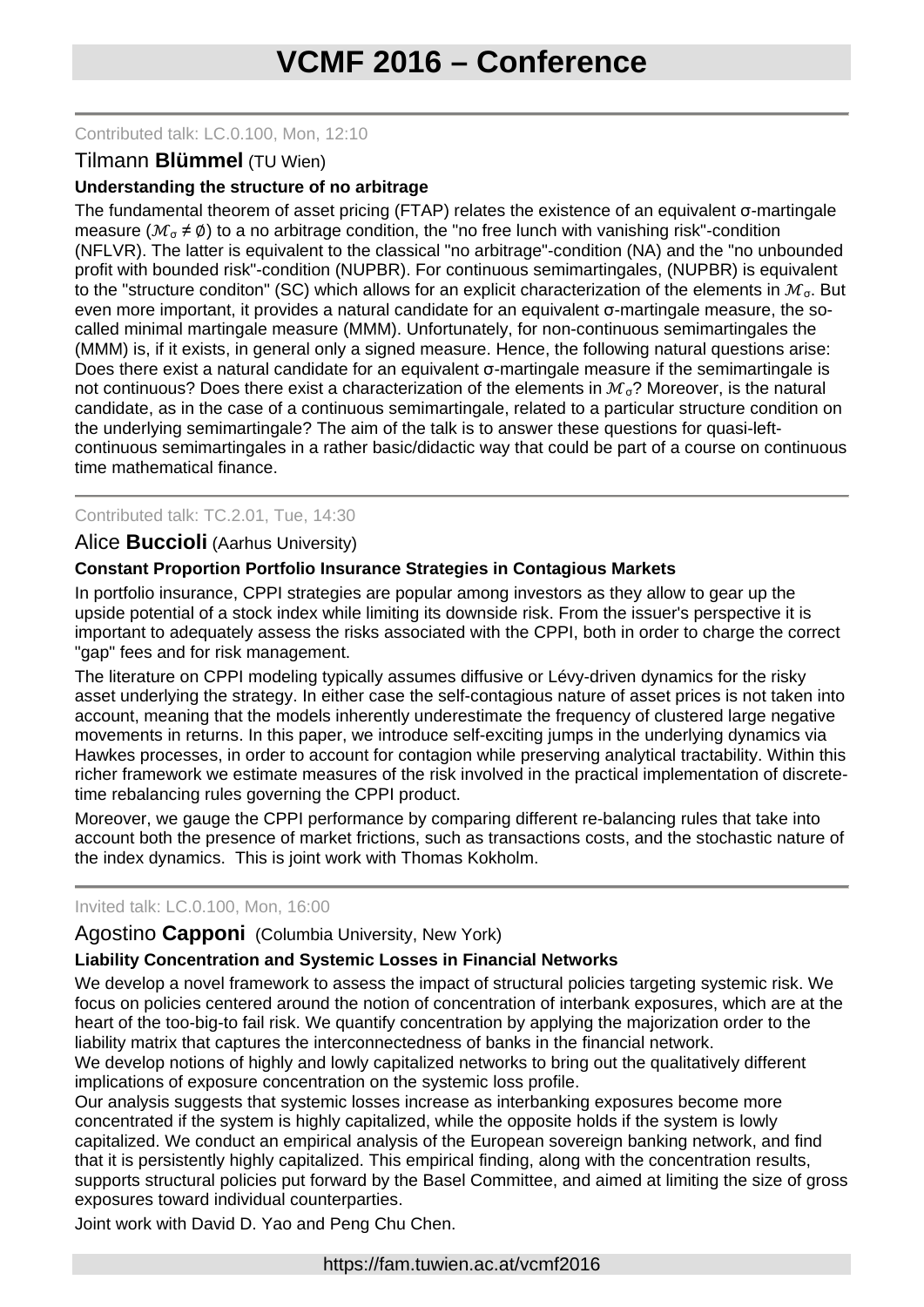Contributed talk: TC.2.01, Mon, 11:40

## Ngoc Huy **Chau** (Alfréd Rényi Institute of Mathematics, Budapest)

### **Optimal investment with long memory processes**

In a continuous time market model, Larsen et al. (2014) prove that the value function of an optimization problem is Gâteaux differentiable with respect to the market price of risk. We push this idea further by proving that the value function has not only Gâteaux derivative but also Frechet derivative on a certain domain. We then apply this new result to some particular market models with long range dependence. More precisely, the long memory is characterized by a fractional Brownian motion with Hurst parameter H  $\in$  (0, 1). One of the main results of the talk is that the value function depends continuously on the Hurst parameter, which deepens our knowledge on the effect of memory in optimization. Some further applications are also introduced.

This is joint work with Miklos Rasonyi.

#### Invited talk: LC.0.100, Tue, 14:45

# Patrick **Cheridito** (ETH Zurich)

# **Duality formulas for robust pricing and hedging in discrete time**

In this paper we derive robust super- and subhedging dualities for contingent claims that can depend on several underlying assets. In addition to strict super- and subhedging, we also consider relaxed versions which, instead of eliminating the shortfall risk completely, aim to reduce it to an acceptable level. This yields robust price bounds with tighter spreads. As applications we study strict super- and subhedging with general convex transaction costs and trading constraints as well as risk based hedging with respect to robust versions of the average value at risk and entropic risk measure. Our approach is based on representation results for increasing convex functionals and allows for general financial market structures. As a side result it yields a robust version of the fundamental theorem of asset pricing.

Joint work with Michael Kupper and Ludovic Tangpi. For details see: [http://arxiv.org/abs/1602.06177.](http://arxiv.org/abs/1602.06177)

#### Contributed talk: TC.2.03, Mon, 12:10

#### Katia **Colaneri** (University of Perugia)

# **Locally risk-minimizing strategies for defaultable claims under incomplete information**

We study the hedging problem of a defaultable claim with recovery at default time via the local riskminimization approach, for investors who have a restricted information on the market. Precisely, we consider a financial market model with a riskless asset (whose discounted price is equal to 1) and a risky asset whose (discounted) price is given by a geometric diffusion process. We also assume that the stock price process depends on an exogenous unobservable stochastic factor. On this market there is a defaultable claim with recovery at the default time τ, seen as a payment stream over the stochastic interval [0,T∧τ], where T represents the maturity of the contract. In this setting we assume that, at any time, investors may observe the risky asset price and know if default has occurred or not.

However, the default time intensity, as well as the drift in the risky asset price dynamics, are not directly observable. Therefore, we deal with an incomplete market model and then we choose to apply the local risk-minimization approach for payment streams in the context of partial information in order to find an optimal hedging strategy for the given defaultable claim. We model the default time τ as a random variable which is not a stopping time with respect to the available information. This requires an enlargement of filtration which makes τ a stopping time. Moreover, we assume that the default time is not predictable and consider the so-called intensity based approach (see, e.g. [2, 3]).

Locally risk-minimizing hedging strategies for European type contingent claims can be characterized via the Föllmer-Schweizer decomposition of the random variable representing their payoff, see, e.g. [4, 5] for more details. Here, we provide an analogous description of the optimal strategies in the context of payment streams associated to defaultable claims under partial information. We assume that hedging stops after default: this allows us to work with stopped price processes and guarantees that the Brownian motion, that drives the risky asset price dynamics, remains a continuous martingale,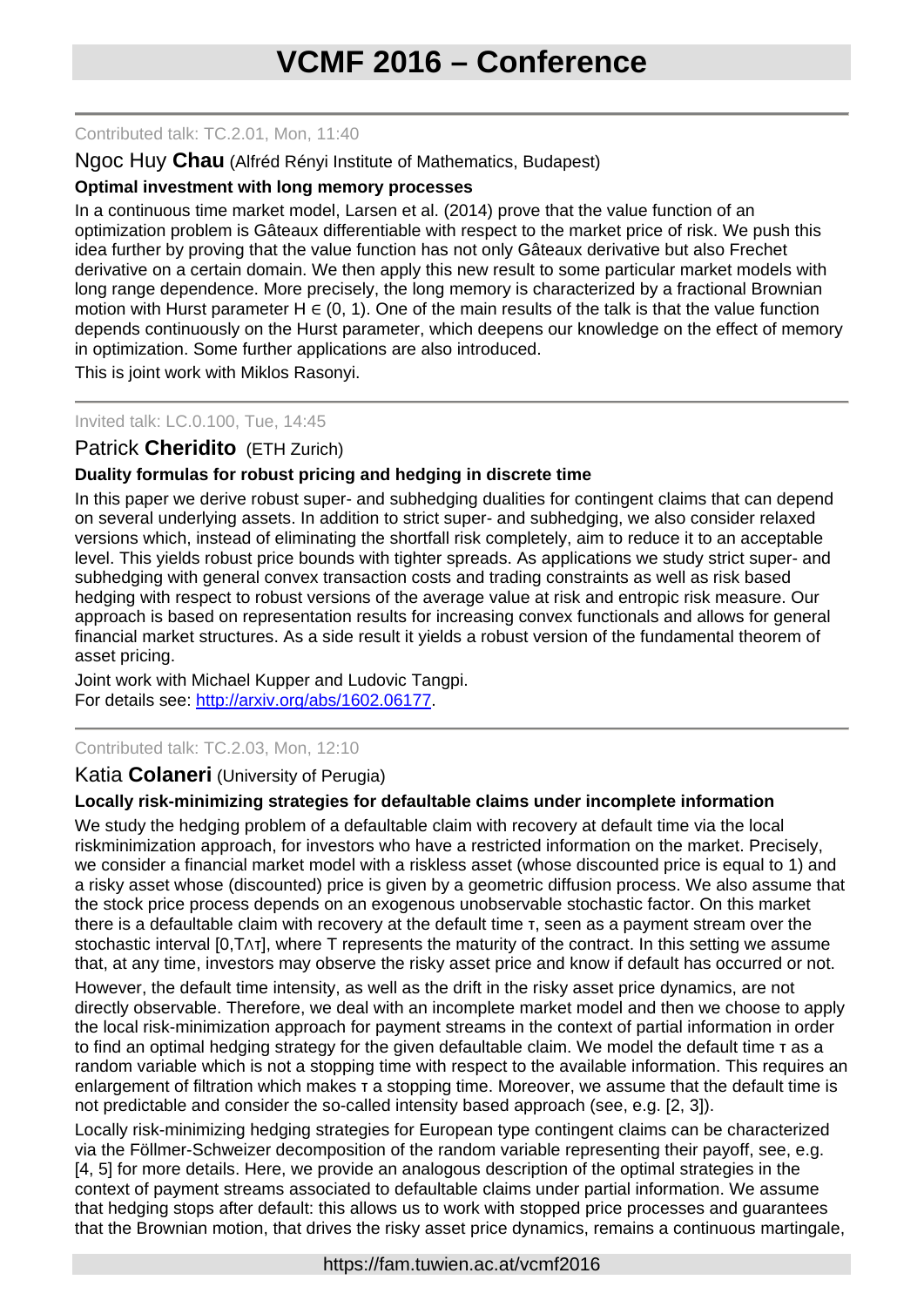and hence a Brownian motion, also with respect to the enlarged filtration, without assuming the martingale invariance property. Then, we introduce the (stopped) Föllmer-Schweizer decompositions under full and partial information and the corresponding Galtchouk-Kunita-Watanabe decompositions with respect to the minimal martingale measure, and characterize the optimal hedging strategy in terms of the integrands appearing in these decompositions. In this sense, we extend the results obtained in [1] to the partial information framework.

Moreover, as a further achievement, we characterize the optimal strategy under partial information in terms of the projection of the corresponding hedging strategy under full information with respect to the natural filtration of risky asset price process, under the minimal martingale measure.

Finally, we discuss an example in the Markovian setting which allows to compute the hedging strategy in a more explicit form via filtering results.

This is joint work with Claudia Ceci and Alessandra Cretarola.

References:

[1] Francesca Biagini and Alessandra Cretarola. Local risk-minimization for defaultable claims with recovery process. Applied Mathematics & Optimization, 65(3):293-314, 2012.

[2] Tomasz R. Bielecki and Marek Rutkowski. Credit risk: modeling, valuation and hedging. Springer Finance. Springer-Verlag Berlin, Heidelberg, New York, 2002.

[3] Christophette Blanchet-Scalliet and Monique Jeanblanc. Hazard rate for credit risk and hedging defaultable contingent claims. Finance and Stochastics, 8(1):145-159, 2004.

[5] Martin Schweizer. A guided tour through quadratic hedging approaches. In E. Jouini, J. Cvitanic, and M. Musiela, editors, Option Pricing, Interest Rates and Risk Management, pages 538-574. Cambridge University Press, 2001.

[5] Martin Schweizer. A guided tour through quadratic hedging approaches. In E. Jouini, J. Cvitanic, and M. Musiela, editors, Option Pricing, Interest Rates and Risk Management, pages 538-574. Cambridge University Press, 2001.

### Contributed talk: LC.0.100, Mon, 11:10

David **Criens** (Technical University of Munich)

# **Martingality in Terms of Semimartingale Problems**

The martingality of a local martingale lies at the heart of many fields of mathematical finance. The existence of an equivalent martingale measure or more generally of changes of probability measures is deeply connected to the question when a candidate density process is a true martingale. Thereby it relates to the absence of arbitrage and builds the foundation for risk-neutral pricing. On the other hand strict martingality is used to model financial bubbles. We raise the question how martingality of nonnegative local martingales driven by Hilbert-space valued semimartingales on stochastic intervals relates to path properties of their driving processes. This not only leads to valuable characterizations of martingality, but also reveals new existence and uniqueness results for semimartingale problems. As a case study we derive explicit conditions for the martingality of stochastic exponentials driven by infinite-dimensional Brownian motion.

This is joint work with Kathrin Glau.

# Invited plenary talk: LC.0.100, Wed, 9:00

Freddy **Delbaen** (ETH & UZH, Zurich, and Tokyo Metropolitan Univ.)

# **Risk Measures on Orlicz Spaces**

The usual definition for monetary utility functions is given on the space *L*<sup>∞</sup>. For dual spaces, *L*<sup>Φ</sup>, of Orlicz–Δ<sup>2</sup> spaces *L*<sup>Ψ</sup>, there are two generalisations. One uses norm bounded sets, the other one uses order intervals. We show that a monetary utility function has a dual representation with a penalty function defined on *L*<sup>Φ</sup>, if the utility function is upper semi continuous for the convergence in probability on order intervals. More precisely we show that a convex set *C* ⊂ *L*<sup>Φ</sup> is *σ*(*L*<sup>Φ</sup>, *L*<sup>Ψ</sup>) closed if for each order interval, [-*η*, *η*] = {*ξ* | -*η* ≤ *ξ* ≤ *η*} (0 ≤ *η* ∈ *L*<sup>Φ</sup>), the intersection *C* ⋂ [-*η*, *η*] is closed for the convergence in probability. The result is based on the following technical lemma. For a norm bounded sequence *ξ<sup>n</sup>* in *L*<sup>Φ</sup>, which converges in probability to 0, there exist *forward* convex combinations *ζ<sup>n</sup>* ∈ *conv*{*ξ*<sup>*n*</sup>, *ξ*<sub>*n*+1</sub>, ...} as well as an element *η* ∈ *L*<sup>φ</sup> such that *ζ*<sup>*n*</sup> → 0, almost surely and |*ζ*<sup>*n*</sup>| ≤ *η*.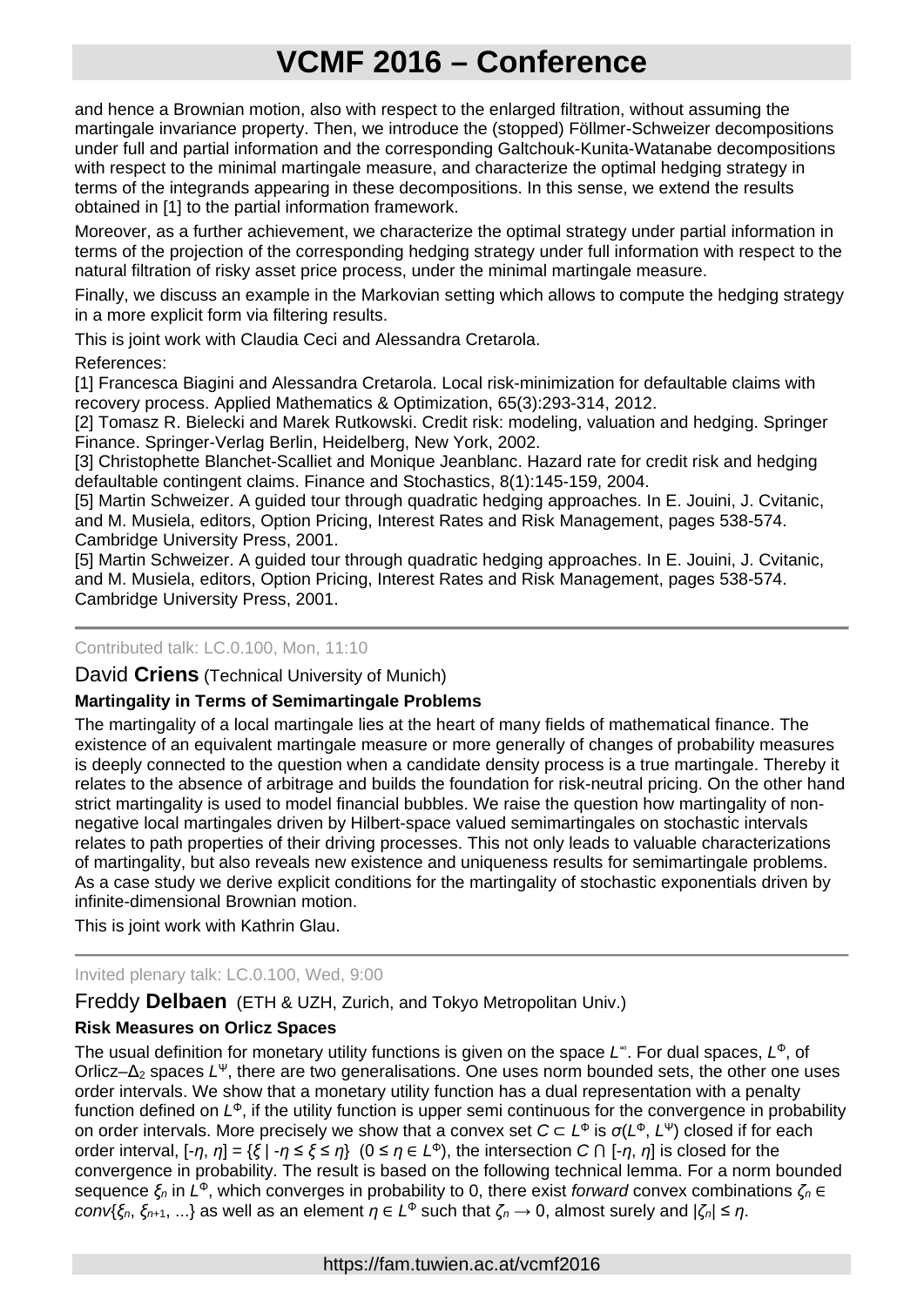#### Contributed talk: TC.3.01, Tue, 11:40

# Ryan **Donnelly** (EPFL, Lausanne)

### **Insider Trading with Residual Risk**

We consider an extension of the Kyle (1985) model in which the insider is risk-averse and does not have complete information about the terminal value of the traded asset. The simultaneous addition of both risk aversion and residual risk changes the nature of linear equilibrium for both the market-maker and the insider: the market-maker is now required to estimate the insider's inventory level in addition to the insider's private signal; the insider now bases her trades on her present inventory level and the market-maker's estimation of her inventory level, in addition to the market-maker's valuation error.

This is joint work with Pierre Collin-Dufresne.

### Contributed talk: TC.2.01, Tue, 11:10

#### Karl-Theodor **Eisele** (University of Strasbourg)

#### **Traded financial flows and their values**

This paper treats the evaluation of traded securities in a financial market. Contrary to the classical theory of mathematical finance, the concept of a financial security is not the development of its market value, leading to the well known no-arbitrage theory. Instead, our basic conception of a security is its flow of payments in future times.

The market value of such a security stems by an evaluation of its financial flow via a risk assessment (the negative of a risk measure). However, the argument of the risk assessment is not the incremental flow of the security, but its cumulative counterpart.

A frictionless market evaluates portfolio compositions of the securities in a linear way. The two other important properties of the risk assessment are market sensitivity and time consistency. Together they imply the known no-arbitrage property.

The main result of the paper is the representation theorem of the market value of portfolios as a combination of the momentary financial flow and the future value of the portfolio. In the case where all flows are reduced to terminal payments, the theorem is equivalent to the well known Dalang-Morton-Willinger Theorem.

#### Contributed talk: TC.2.03, Wed, 15:00

#### Zehra **Eksi Altay** (WU Vienna)

#### **Shall I sell or shall I wait: Optimal liquidation under partial information with feedback effects**

We study the problem of a trader who wants to maximize the expected reward from liquidating a given position. We model the stock price dynamics as a pure jump process with local characteristics driven by an unobservable finite-state Markov chain and the liquidation rate; this reflects uncertainty about the state of the market and feedback effects from trading, respectively. A model of this form captures typical features of high frequency data. We use stochastic filtering to reduce the optimization problem under partial information to an equivalent one under complete information. This leads to a control problem for piecewise deterministic Markov processes (in short PDMP). We apply control theory for PDMPs to our problem. In particular, we derive the optimality equation for the value function and characterize the value function as unique viscosity solution of the associated dynamic programming equation. The paper concludes with a detailed analysis of specific examples. Finally, we present numerical results illustrating the impact of partial information and feedback effect on the value function and on the optimal liquidation rate.

This is joint work with Katia Colaneri, Rüdiger Frey and Michaela Szolgyenyi.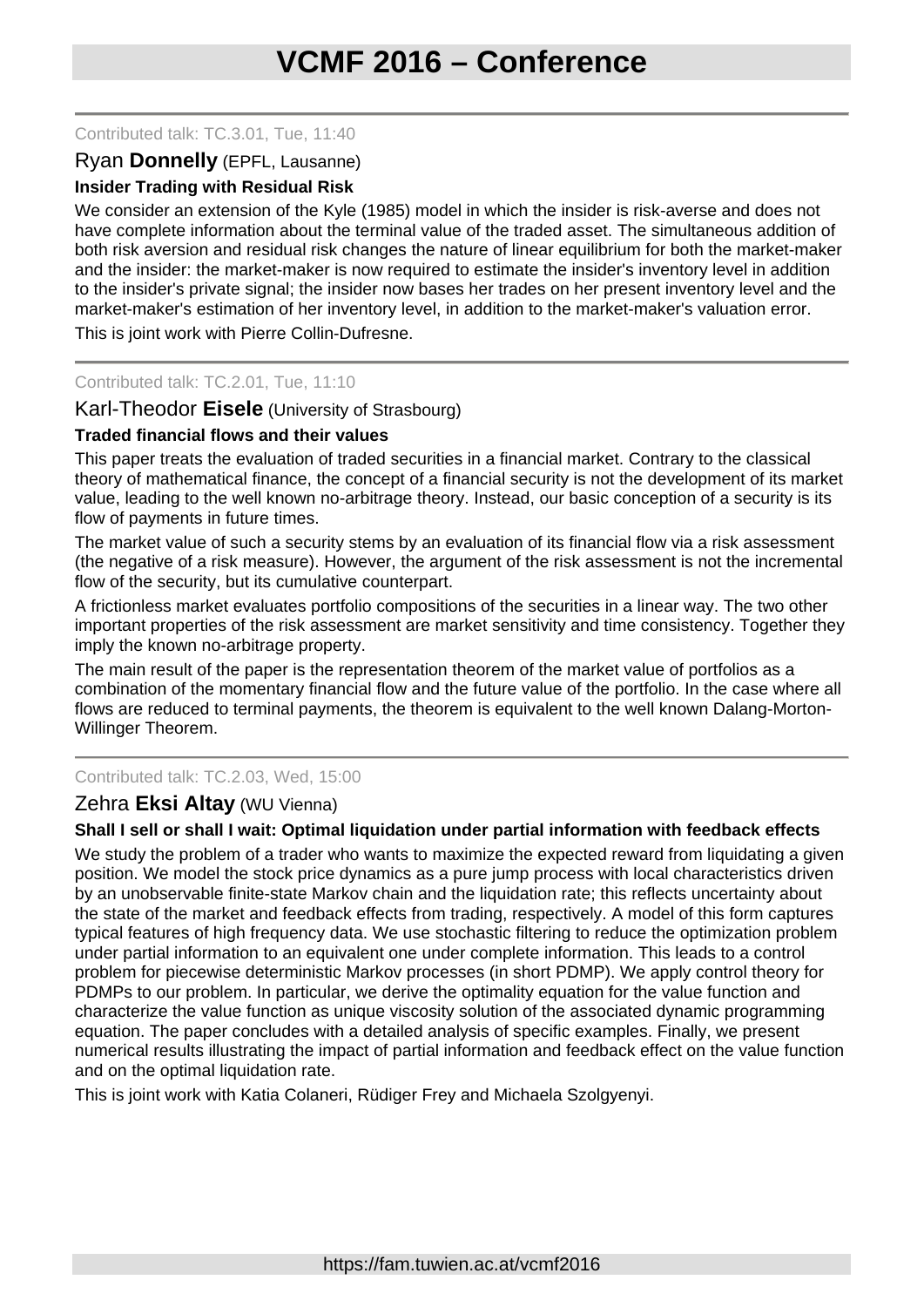### Contributed talk: TC.2.03, Tue, 11:10

## Morgan **Escalera** (Rose-Hulman Institute of Technology, Indiana)

# **Sovereign Adaptive Risk Modeling**

In the wake of the 2008 financial crisis, the FSB (Financial Stability Board) and the BCBS (Basel Committee on Banking Supervision) created a list of Globally Systematically Important Banks with the intention of determining which financial institutions were important enough to the global market that their failure would result in total systemic collapse. The purpose of this research paper is to use econometric analysis to create a model that generalizes the BCBS's five indicators and apply these measures of systemic stress to governmental bodies. These five criteria are size, interconnectedness, cross-jurisdictional activities, complexity, and substitutability. Our model utilizes weighted directed graphs to simulate default scenarios of central banks in the system as well as creating implied measures of default for each country based on five-year bond yields and CDS spreads. The original application of the model was a time series going back 5 years tracking the troubled economy of Greece in the Eurozone, comparing its risk to European stability to the other member states of the monetary union.

This is joint work with Wayne Tarrant.

#### Contributed talk: TC.2.03, Wed, 11:40

# Tolulope Rhoda **Fadina** (ETH Zurich)

# **Credit risk with ambiguity on the default intensity**

We introduce the concept of no-arbitrage in a credit risk market under ambiguity. We consider an intensity-based framework where we assume that the default intensity is strictly positive (an investor is always exposed to risk). This assumption is economically intuitive, as it is equivalent to an approach where at every time s credit risk is present and not negligible. However, we consider the realistic case where the intensity is not precisely known, but there is ambiguity on the intensity. By means of the Girsanov theorem, we start from the reference measure where the intensity is equal 1 and define the equivalent measures P^h where the intensity is h. Ambiguity is considered in the sense that h lies between an upper and lower bound. From this viewpoint, the credit risky case turns out to be similar to the case of drift uncertainty in the Nonlinear expectation framework. In addition, we discuss the Gooddeal bounds.

This is joint work with Thorsten Schmidt.

Contributed talk: TC.2.01, Mon, 14:00

#### Tobias **Fissler** (University of Bern)

# **Higher Order Elicitability: Expected Shortfall is jointly elicitable with Value at Risk - Implications for Backtesting**

A statistical functional, such as the mean or the median, is called elicitable if there is a scoring function or loss function such that the correct forecast of the functional is the unique minimizer of the expected score. Such scoring functions are called strictly consistent for the functional. The elicitability of a functional opens the possibility to compare competing forecasts and to rank them in terms of their realized scores.

In the first part of this talk, we explore the notion of higher order elicitability, that is, we investigate the question of elicitability for higher-dimensional functionals. As a result of particular applied interest we show that the pair (Value at Risk, Expected Shortfall) ((VaR, ES)) is elicitable despite the fact that ES itself is not. More generally, we give a characterization of the class of strictly consistent scoring functions for this pair, making use of a higher dimensional version of Osband's principle.

In the second part of the talk, we discuss the consequences of this result for backtesting ES-forecasts. We introduce comparative backtests of Diebold-Mariano type using a strictly consistent scoring function for the pair (VaR, ES). Comparative backtests open the possibility to choose a conservative null hypothesis in contrast to the current state of the art. Emphasizing our argument with a brief simulation study, we demonstrate that the change of the null hypothesis in comparative backtests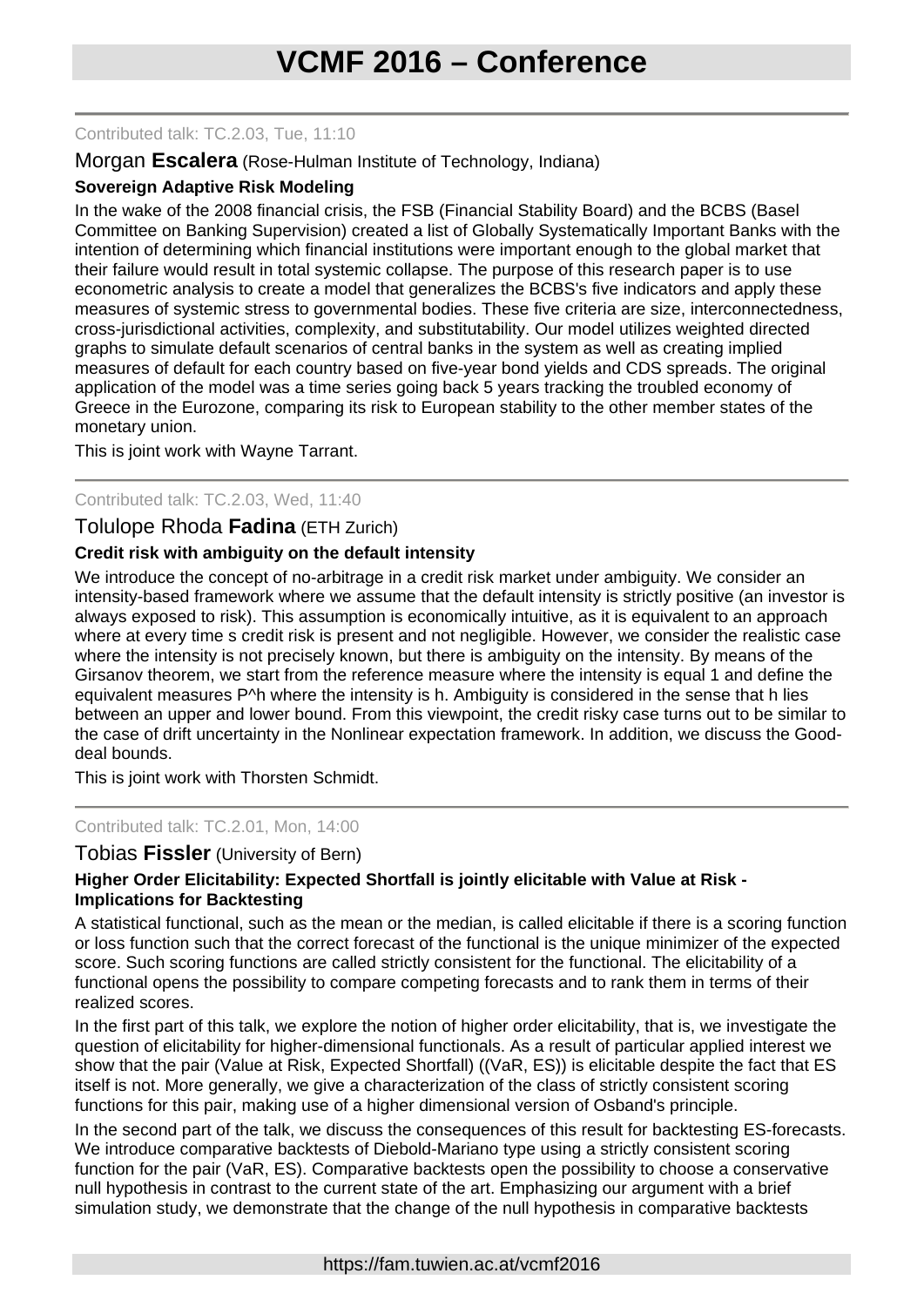amounts to a reversed onus of proof in backtesting decisions. This appears to be beneficial to all stakeholders, including banks, regulators, and society at large.

This is joint work with Johanna F. Ziegel and Tilmann Gneiting.

# References:

[1] T. Fissler and J. F. Ziegel (2016). Higher order elicitability and Osband's principle. Ann. Statist. 44 (4), 1680–1707.

[2] T. Fissler, J. F. Ziegel and T. Gneiting (2016). Expected Shortfall is jointly elicitable with Value at Risk – Implications for backtesting. Risk Magazine, January 2016.

# Invited plenary talk: LC.0.100, Mon, 9:00

Hans **Föllmer** (Humboldt-Universität zu Berlin)

# **Conditional Aspects of Systemic Risk**

We discuss some mathematical aspects of systemic risk in large financial networks, in particular some problems of consistency under conditioning that are motivated by the interplay between local and global risk assessment. We focus on the systemic risk measures proposed by Chen, Iyengar, and Moallemi (2013). They involve an aggregation procedure and a convex risk measure that is applied to the aggregate position. Such a structural decomposition can be regarded as a consistency property. From this point of view, the dual representation of a systemic risk measure reduces to a criterium for consistency that is well known in the context of time-consistency. Then we study the structure of systemic risk measures that are consistent with a given family of local conditional risk measures for smaller subsystems, and in particular the appearance of phase transitions at the global level. This may be seen as a non-linear extension of the analysis of Gibbs measures in Statistical Mechanics.

Invited plenary talk: LC.0.100, Tue, 9:00

# Peter **Friz** (TU and WIAS Berlin)

# **Option Pricing in the Moderate Deviations Regime**

We consider call option prices in diffusion models close to expiry, in an asymptotic regime ("moderately out of the money") that interpolates between the well-studied cases of at-the-money options and out-of-the-money fixed-strike options. First and higher order small-time moderate deviation estimates of call prices and implied volatility are obtained. The expansions involve only simple expressions of the model parameters, and we show in detail how to calculate them for generic stochastic volatility models. (Joint work with S. Gerhold and A. Pinter.) Time permitting, I will report on similar result in classes of rough volatility models.

#### Contributed talk: TC.2.03, Tue, 16:00

# Niushan **Gao** (University of Lethbridge)

# **The Fatou property and w\*-representations of risk measures**

In 2002, Delbaen proved that a risk measure on \$L \infty\$ satisfying the Fatou property admits a \$w^\*\$-representation. It has since been an intriguing problem to extend this result to a more general class of underlying spaces. In this talk, we present a solution to this problem without making use of the C-property (see S. Biagini, M. Frittelli, On the extension of the Namioka-Klee theorem and on the Fatou property for risk measures) . Precisely, we present a representation theorem for risk measures on dual Banach lattices that satisfy a suitable version of Fatou property. This theorems applies, in particular, to risk measures on all Orlicz spaces over [0, 1] which is not \$L 1[0, 1]\$. Our approach is essentially based on uo-convergence, a new tool from Banach lattice theory.

This is joint work with Foivos Xanthos.

A preprint is available at: [http://arxiv.org/abs/1511.03159.](http://arxiv.org/abs/1511.03159)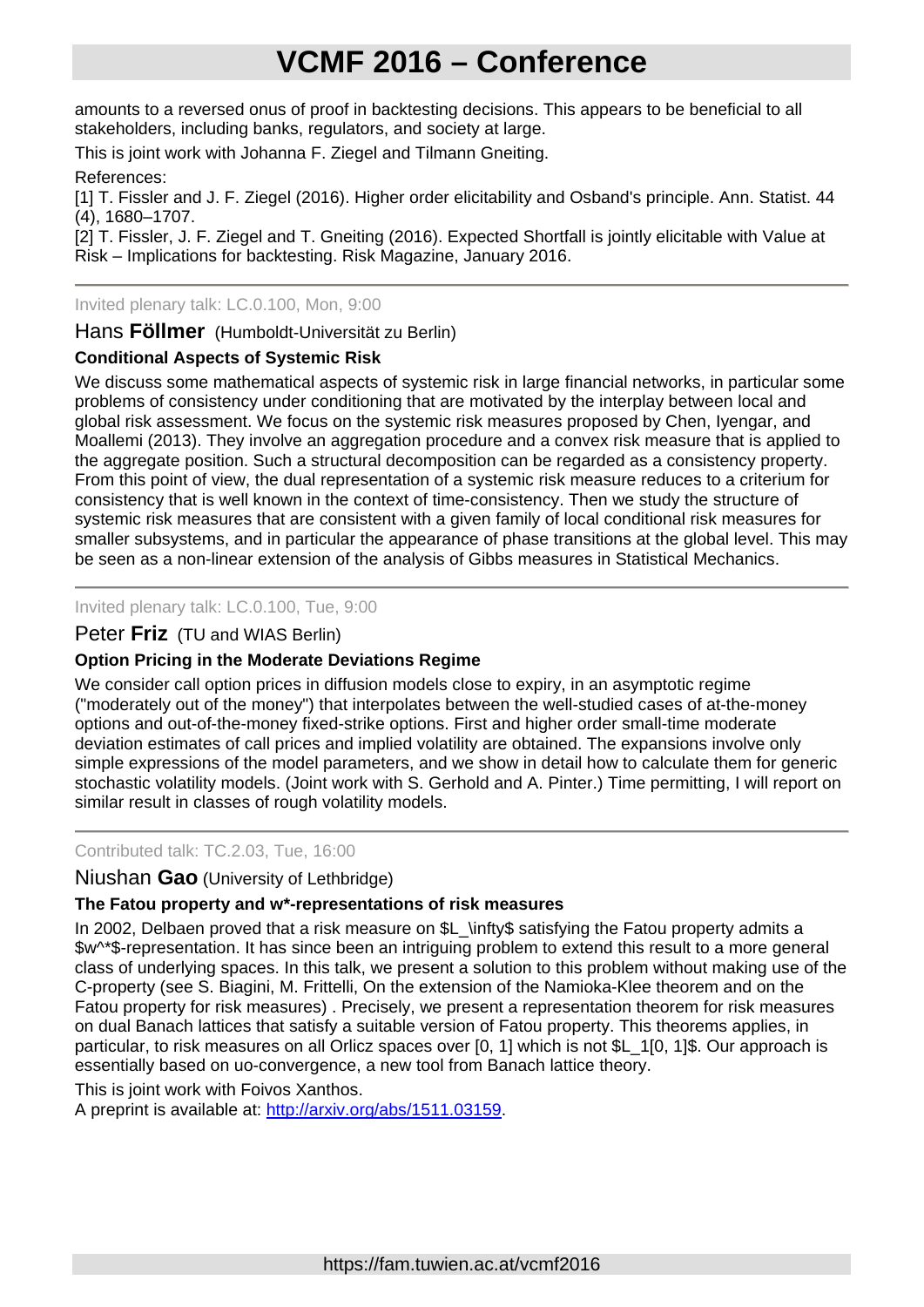### Contributed talk: TC.2.01, Tue, 14:00

## Kathrin **Glau** (Technical University of Munich)

# **Magic Points in Finance: Empirical Integration for Parametric Option Pricing**

We propose an interpolation method for parametric option pricing tailored to the persistently recurring task of pricing liquid financial instruments. The method supports the acceleration of such essential tasks of mathematical finance as model calibration, real-time pricing, and, more generally, risk assessment and parameter risk estimation. We adapt the empirical magic point interpolation method of Barrault et al. (2004) to parametric Fourier pricing. For a large class of combinations of option types, models and free parameters the approximation converges exponentially in the degrees of freedom and moreover has explicit error bounds. Numerical experiments confirm our theoretical findings and show a significant gain in efficiency, even for examples beyond the scope of the theoretical results. The method thus shows seems highly promising for further developments and applications to multivariate Fourier integration.

This is joint work with Maximilian Gaß and Maximilian Mair.

References:

[1] Barrault, Maday, Nguyen and Patera (2004), An empirical interpolation method: application to efficient reduced-basis discretization of partial differential equations, Comptes Rendus Mathématique 339 (9), 667-672.

[2] Gaß and Glau (2015), Parametric Integration by Magic Point Empirical Interpolation, Preprint on [http://arxiv.org/abs/1511.08510.](http://arxiv.org/abs/1511.08510)

[3] Gaß, Glau and Mair (2015), Magic Points in Finance: Empirical Interpolation for Parametric Option Pricing, Preprint on [http://arxiv.org/abs/1511.00884.](http://arxiv.org/abs/1511.00884)

Invited plenary talk: LC.0.100, Tue, 9:50

Emmanuel **Gobet** (École Polytechnique, Paris)

# **Data-driven regression Monte Carlo**

Our goal is to solve certain dynamic programming equations associated to a given Markov chain *X*, using a regression-based Monte Carlo algorithm. This type of equation arises when computing price of American options or solving non-linear pricing rules.

More specifically, we assume that the model for *X* is not known in full detail and only a root sample of size *M* of such process is available. We are investigating a new method that by-passes the calibration step.

By a stratification of the space and a suitable choice of a probability measure *ν*, we design a new resampling scheme that allows to compute local regressions (on basis functions) in each stratum. The combination of the stratification and the resampling allows to compute the solution to the dynamic programming equation (possibly in large dimensions) using only a relatively small set of root paths. To assess the accuracy of the algorithm, we establish non-asymptotic error estimates in *L*<sub>2</sub> ( v ). Our numerical experiments illustrate the good performance, even with *M* = 20 - 40 root paths.

# Contributed talk: TC.3.01, Tue, 12:10

# Florence **Guillaume** (University of Antwerp)

# **Stochastic modelling of herd behavior indices**

The higher upside potential and the usually lower market risk of diversification have sparked off an unprecedented boom in the investment of basket structured products. Despite its potentially higher risk-adjusted return, multi-name derivative trading has exposed investors to a new kind of risk, the socalled correlation risk, which is driven by adverse movements in the correlation between the underlying assets. In particular, a substantial increase in co-movement can annihilate the benefit of diversification and even increase the risk of the financial position. Such adverse scenario typically occurs during severe systemic crises, such as the global financial crisis of 2007-2008, and can then have dramatic consequences for the worldwide economic and financial system, when not properly accounted for. Hence, a sound monitoring of the degree of co-movement in the market, allowing for a good entering and closing timing of any dispersion strategy should become a priority. Recently, herd

#### https://fam.tuwien.ac.at/vcmf2016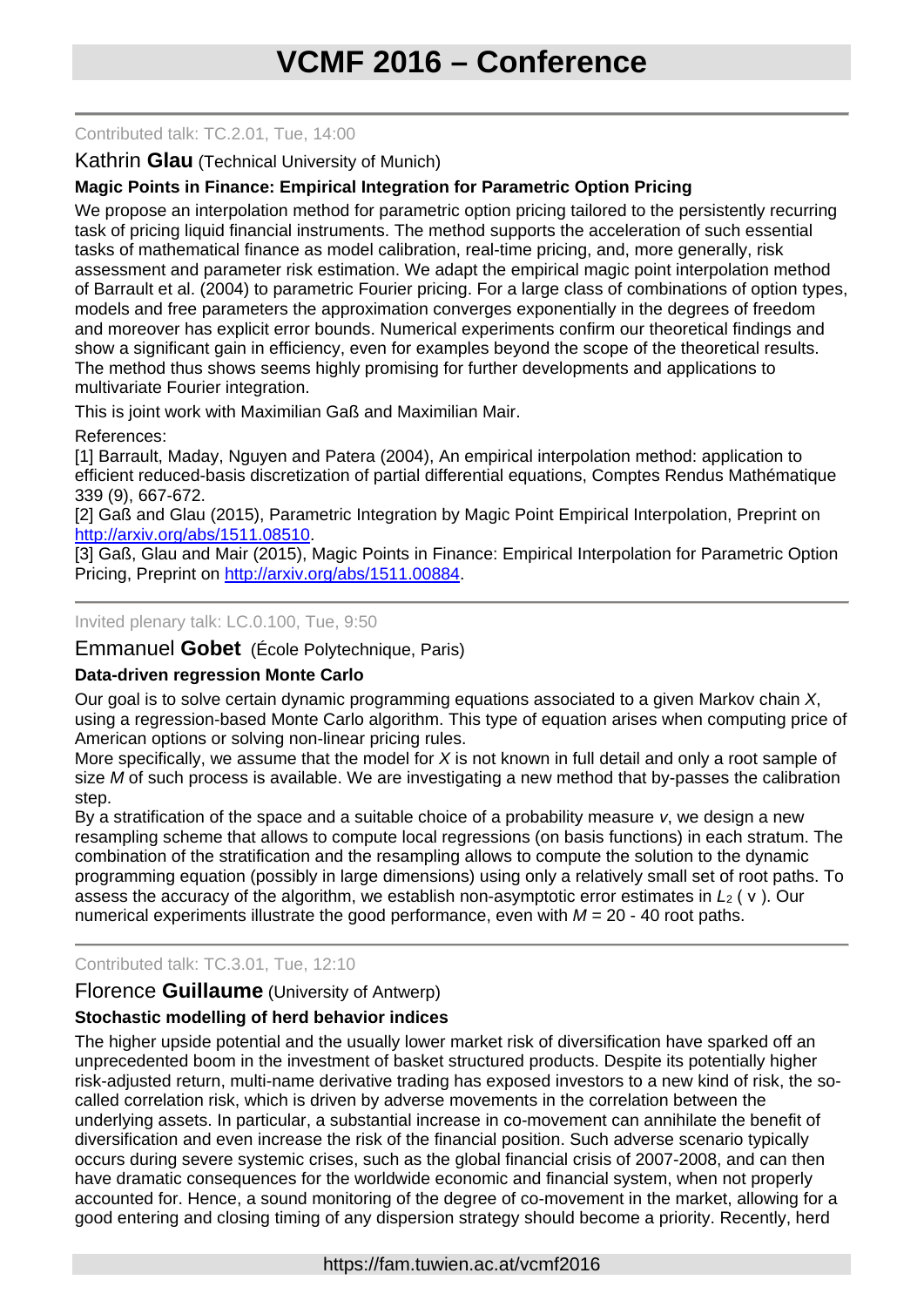behavior indices, such as the HIX index, have emerged as model-free barometers of market diversification. The HIX index takes values between 0 and 1, a value of 1 indicating that no diversification is possible. Although the HIX index reflects the expected level of co-movement perceived by today's investors, using only current values of the HIX when taking investment decisions may not be sufficient since one does not then have an idea of the future direction of the HIX. As a result, the diversification one initially hopes for may be less than expected. By using some stochastic model that is calibrated on observed HIX values, one can grab the future trend of market diversification and use this information to adjust the investment strategy.

The aim of this talk is to propose different diffusion processes to model herd behavior indices such as the HIX index. These models arise by combining popular mean-reverting processes with simple algebraic functions mapping the definition domain of the underlying mean-reverting process to the unit interval. The resulting Itô processes preserve, to some extent, the mean-reverting trend of the underlying process while satisfying the fundamental properties of the so-called herd behavior indices. In the numerical study, we calibrate the different model settings to time series data of the HIX index and investigate their ability to predict the future behavior of herd behavior indices.

#### Reference:

Guillaume, F. and Linders, D. (2015). Stochastic modelling of herd behavior indices. Quantitative Finance, 15(2), pp 1963-1977.

# Contributed talk: TC.2.01, Mon, 11:10

#### Abidi **Hani** (Linnaeus University)

#### **Infinite horizon impulse control problem with jumps using doubly reflected BSDEs**

We establish existence results for adapted solutions of infinite horizon doubly reflected backward stochastic differential equations with jumps. We apply these results to get the existence of an optimal impulse control strategy for an infinite horizon impulse control problem. The properties of the Snell envelope reduce our problem to the existence of a pair of right continuous left limited processes. Finally, we give some numerical results.

This is joint work with Ammami Rim and Pontier Monique.

#### Contributed talk: TC.2.03, Mon, 14:30

#### Michael **Hanke** (University of Liechtenstein)

#### **No-Arbitrage ROM Simulation Matching Multivariate Skewness and Kurtosis**

This paper extends previous work on ROM simulation (Ledermann et al. 2011, LinAlgAppl; Geyer et al. 2014, JEconDynContr) to generate discrete samples of multivariate distributions, which match prespecified means, covariances, and multivariate measures of skewness and kurtosis. Instead of the "overly simplistic" Mardia measures, which have been used in previous literature, we use richer measures of multivariate skewness and kurtosis that have been invented by Kollo (2008, JMultivarAnal). We show how these higher moments can be computed both from empirical data and for theoretical multivariate distributions, such as the multivariate extended skew-normal (see, e.g., Adcock et al., 2015, EuropJFin).

The method is suitable for all applications where multivariate samples need to be simulated, which match pre-specified means, covariances, and multivariate skewness and kurtosis. Since it extends the No-Arbitrage ROM algorithm invented by Geyer et al. (2014), this includes financial applications such as (large-scale) risk management, asset allocation, and portfolio optimization.

This is joint work with Spiridon Penev, Wolfgang Schief and Alex Weissensteiner.

#### Contributed talk: TC.2.03, Mon, 16:00

### Dieter **Hendricks** (University of the Witwatersrand, Johannesburg)

#### **Using real-time cluster configurations of streaming asynchronous features as online state descriptors in financial markets**

We present a scheme for online, unsupervised state discovery and detection from streaming, multifeatured, asynchronous data in high-frequency financial markets. Online feature correlations are

https://fam.tuwien.ac.at/vcmf2016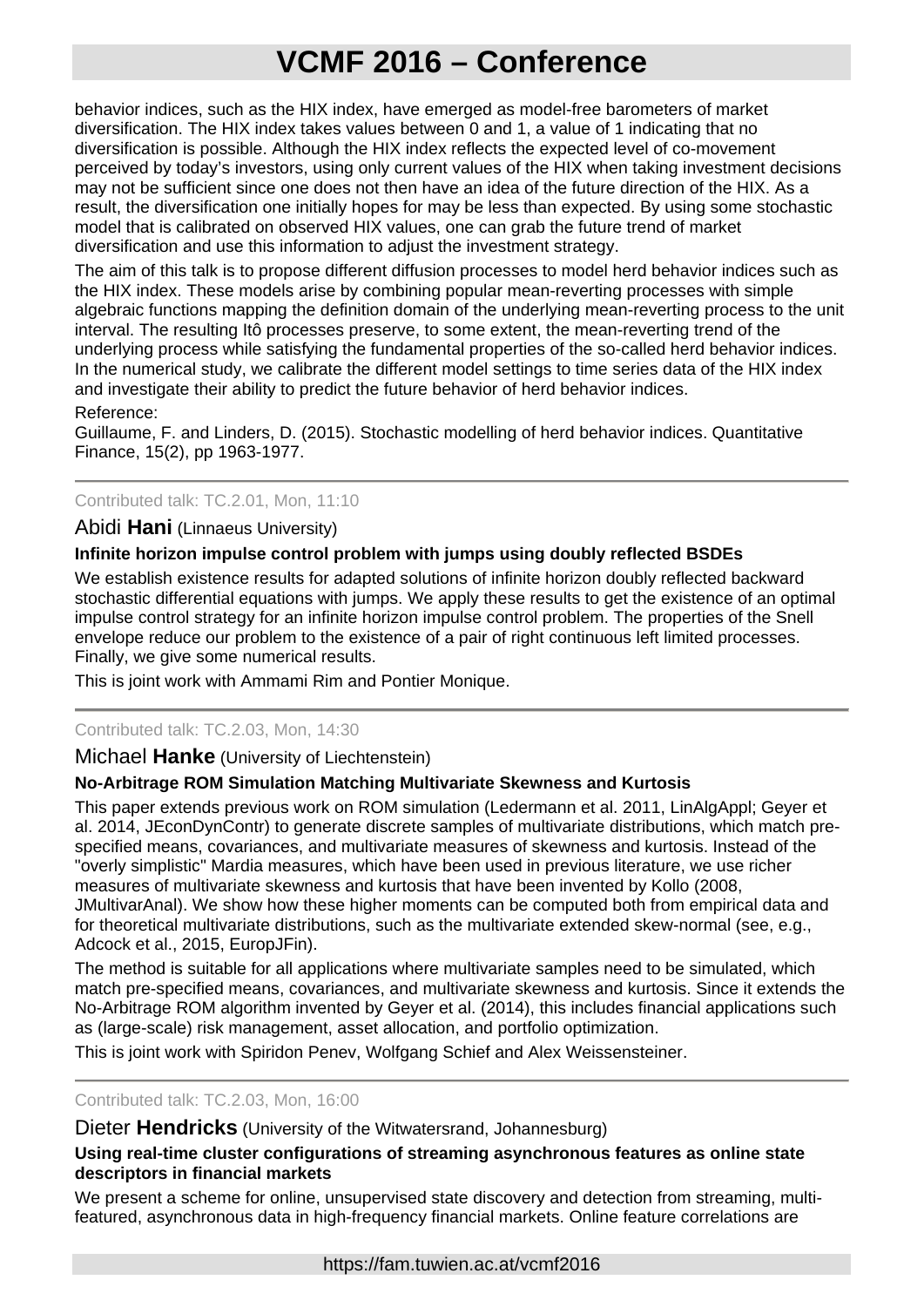computed using an unbiased, lossless Fourier estimator. A high-speed maximum likelihood clustering algorithm is then used to find the feature cluster configuration which best explains the structure in the correlation matrix. We conjecture that this feature configuration is a candidate descriptor for the temporal state of the system. Using a simple cluster configuration similarity metric, we are able to enumerate the state space based on prevailing feature configurations. The proposed state representation removes the need for human-driven data pre-processing for state attribute specification, allowing a learning agent to find structure in streaming data, discern changes in the system, enumerate its perceived state space and learn suitable action-selection policies.

# Invited talk: LC.0.100, Tue, 16:00

Ulrich **Horst** (Humboldt-Universität zu Berlin)

# **Mathematical Modeling of Limit Order Books**

We review recent limit theorems for limit order books with state dependent order arrival dynamics. We discuss both "law of large numbers results" where the limiting dynamics can be described by nonlinear, non-local PDEs as well as diffusion-type scalings where the limiting dynamics follows a coupled PDE-SPDE system.

The talk is based on joint work with Christian Bayer, Dörte Kreher and Jinniao Qiu.

#### Contributed talk: TC.2.03, Tue, 16:30

# Asgar **Jamneshan** (University of Konstanz)

#### **Vector duality via a conditional extension**

A duality result for lower-semicontinuous and convex vector-valued functions by means of conditional set theory is discussed. The result is useful for representations of vector-valued risk measures and vector optimization.

This is joint work with Samuel Drapeau and Michael Kupper.

#### Contributed talk: LC.0.100, Tue, 11:40

#### Martin **Keller-Ressel** (TU Dresden)

#### **Affine Processes with Stochastic Discontinuities**

Motivated by applications in finance, such as credit risk, we study affine processes without the common assumption of stochastic continuity. Such processes are semimartingales, but usually not quasi-left-continuous and may exhibit jumps at pre-determined times. We derive the associated Riccati equations that determine the characteristic function of the process and discuss some results on existence.

This is joint work with Thorsten Schmidt and Robert Wardenga.

#### Invited talk: LC.0.100, Wed, 11:55

# Rüdiger **Kiesel** (University of Duisburg-Essen)

#### **Modelling day-ahead and intraday electricity markets**

Trading in the intraday electricity markets increased rapidly since the opening of the market. This may be driven by the need of photovoltaic and wind power operators to balance their production forecast errors, i.e. deviations between forecasted and actual production. Evidence for this is a jump in the volume of intraday trading as the direct marketing of renewable energy was introduced. Furthermore, there may be a generally increased interest in intraday trading activities due to proprietary trading. We will start with an overview of recent developments . Our focus will be on the structure of intraday trading of electricity and the identification of the price-driving factors. In addition, we will discuss some aspects of market making in the intraday markets.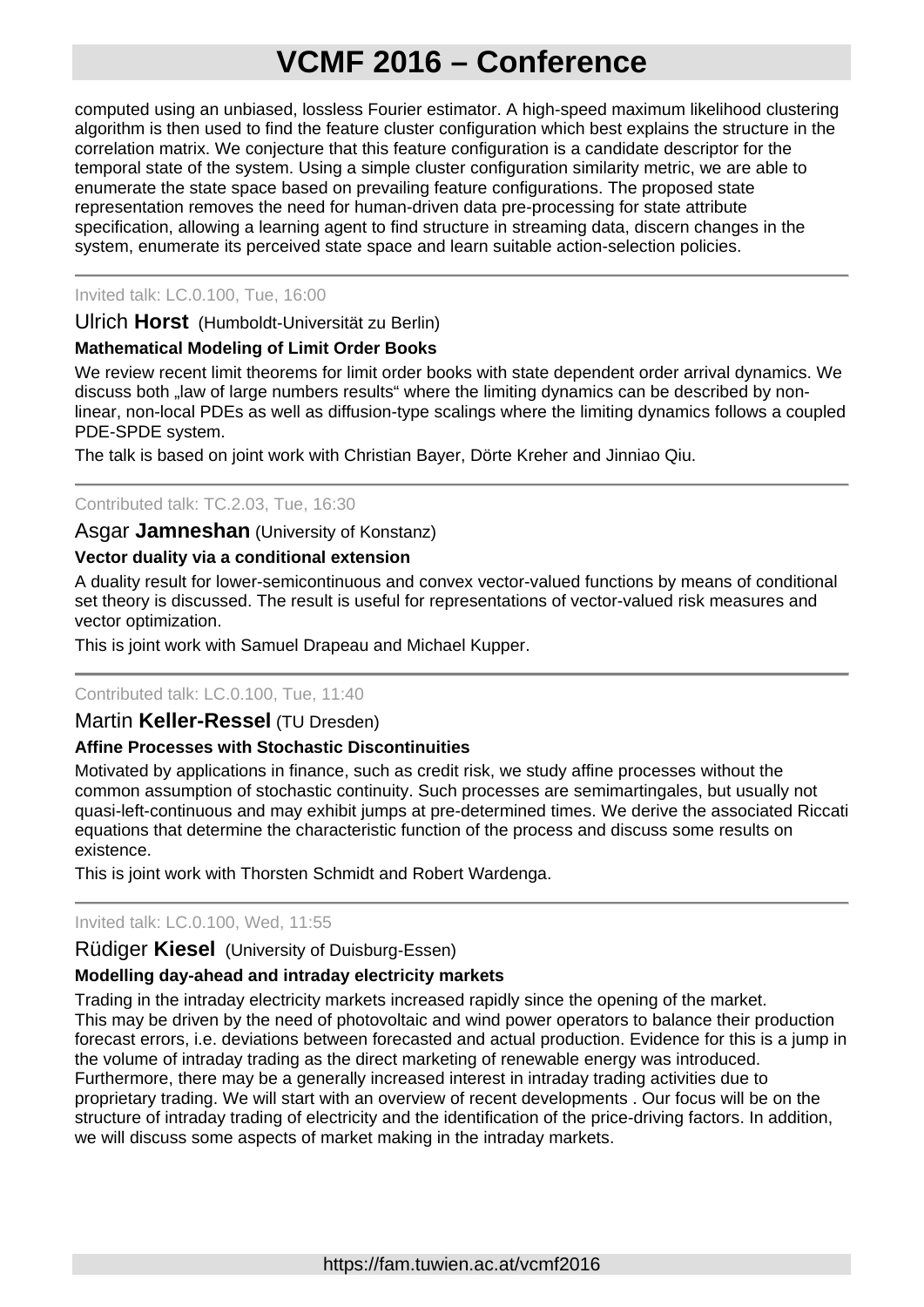### Contributed talk: TC.3.01, Tue, 11:10, cancelled

# Nikolai **Kolev** (University of Sao Paulo)

# **Cointegrating Jumps and Applications to Financial Markets**

Recent studies show that the spot dynamics of various financial markets is subjected to mean reversion, seasonality and jumps. We investigate the problem of dependency considering twodimensional jump diffusion processes with a two-dimensional compound Poisson component. We introduce a new methodology for dependency modeling of two-dimensional Poisson process based on exponential random variables X and Y generated by the stochastic representation

# $(1)$   $(X,Y) = [min(U,T),min(V,T/a)],$

where  $a > 0$  and the random variables U, V and T are independent and exponentially distributed. Relation (1) suggests a presence of a singular component along the line  $\{x = av\}$  through the origin of the corresponding bivariate exponential distribution. When a=1, the classical Marshall-Olkin bivariate exponential distribution results.

Hence, we are able to build two-dimensional Poisson process with dependent marginals where the univariate Poisson processes can be recognized linked by the nature of cointegration between their jumps. Our model allows to describe cases where the second random time event Y does not occur jointly with the first "unprotected" one X, when a common "fatal shock" identified by the random variable T in (1) arises. Such a construction helps to answer typical finance context questions. For example, "How long should the boss wait to take an action after implicit indication of a shock (political news, say) onto a dependent market?", or "What is the impact of insurance risk if various companies are linked?"

Risk neutral formulas will be presented for plain vanilla and spread options given the price dynamics driven by an exponential mean-reverting Geometric Ornstein-Uhlenbeck process and different prespecified two-dimensional Poisson components. We will illustrate our approach with examples. For instance, we consider as a base the Merton model (a pure Geometric Brownian Motion plus jump model) and compare the results obtained by our approach to those available in several recent surveys, adopting that the two compound Poisson processes are independent or share a common Poisson component.

# Contributed talk: TC.2.01, Tue, 15:00

Steven **Kou** (National University of Singapore)

# **EM Algorithm and Stochastic Control**

We propose a Monte Carlo simulation based approach, called the dynamic EM algorithm, to solve stochastic control problems. In the special case of just searching for an optimal parameter, the algorithm simply becomes the classical Expectation-Maximization (EM) algorithm in statistics. The new algorithm extends the existing literature as follows: (1) We do not assume any particular dynamics of the stochastic processes such as diffusion or jump diffusions. (2) We show the monotonicity of performance improvement in every iteration, which leads to the convergence results. (3) We focus on finite-time horizon problems, where the optimal policy is not necessarily stationary. Various applications are given, such as real business cycle, stochastic growth, and airline network revenue management. This is a joint work with Paul Glasserman, Xianhua Peng, and Xingbo Xu.

Invited talk: LC.0.100, Tue, 16:45

#### Dörte **Kreher** (Humboldt-Universität zu Berlin)

# **On a Functional Convergence Theorem for Interpolated Markov Chains to an Infinite Dimensional Diffusion**

In this talk we discuss a functional convergence theorem for a certain class of discrete Markov dynamics, which appear in the modeling of state dependent limit order books. It is shown that under suitable assumptions the sequence of discrete models is relatively compact in a localized sense and that any limit point satisfies a certain infinite dimensional SDE. Under additional assumptions on the dependence structure we then construct a class of models, which fit in the general framework, such that the limiting SDE admits a unique solution. The talk is based on joint work with Ulrich Horst.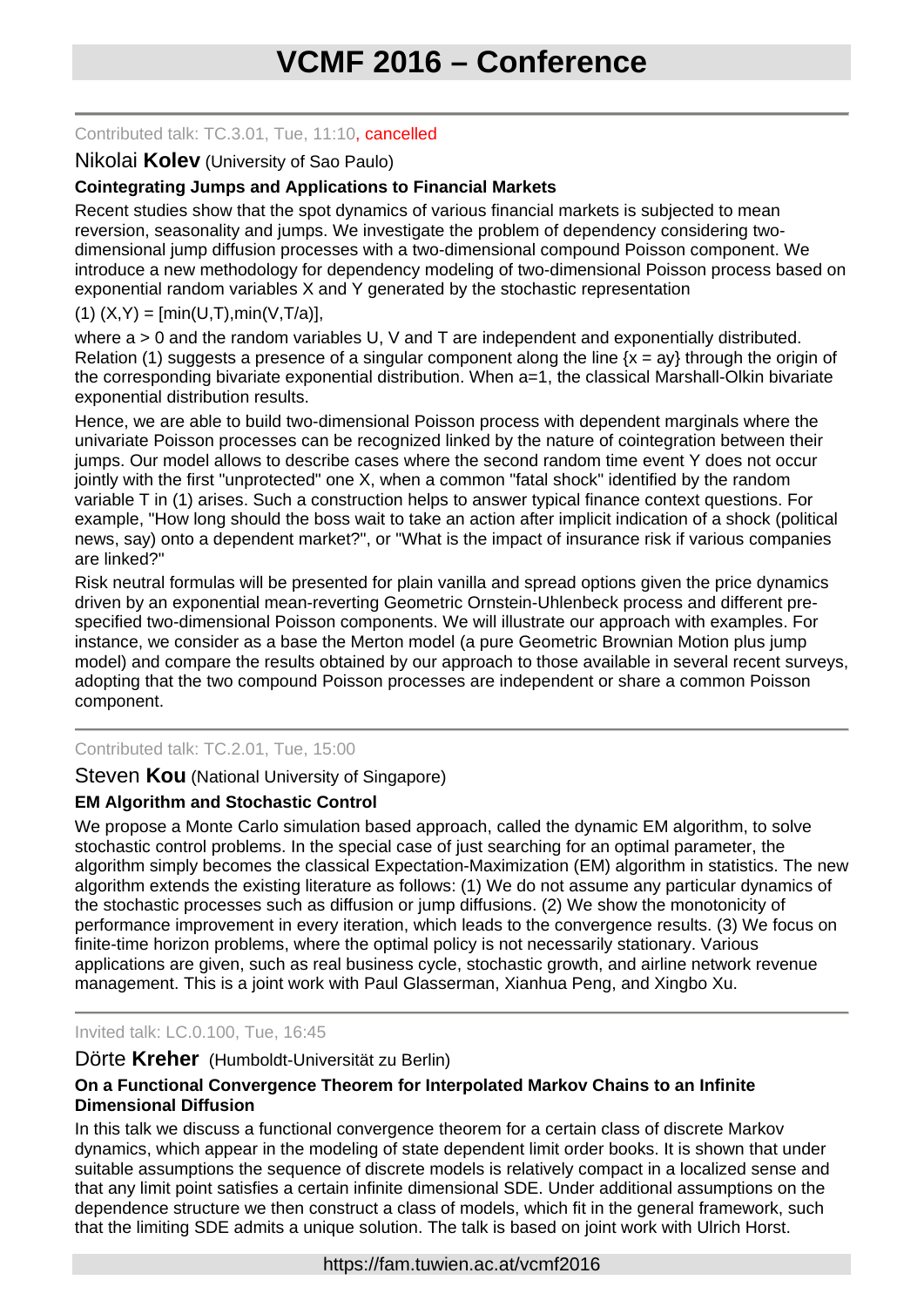#### Contributed talk: TC.2.01, Tue, 12:10

### Johann **Kronthaler** (KPMG Austria GmbH)

#### **Modelling risks in banks and insurance companies - a slight difference between theory and practice**

Financial and actuarial mathematics have developed a broad range of theoretical methodologies to measure risk. This talk will discuss the difference between what should be done from a theoretical point of view and what can be done and is actually done in reality. What are the regulatory requirements and where are the real constraints? Examples will range from banks having to model the probabilities of default (PDs) under IFRS 9 to insurers having to simulate a value at risk (VaR) of 99.5% under Solvency II. In both cases, the underlying data often show undesired properties or are not available to the desired extent. Nevertheless, solutions need to be found to meet regulatory requirements - sometimes even under the principle of proportionality, which requires companies to provide sound argumentation and documentation of why chosen methodologies are appropriate. Furthermore, these regulatory requirements are being developed and extended as time passes. Often they are made more complex and an increasing need for the analysis of a company's own data is being observable. Within the talk, we will provide an overview of some current developments and how companies find solutions for meeting these in practice.

This is joint work with Birgit Ondra.

#### Contributed talk: TC.2.01, Tue, 11:40

# Peng **Luo** (ETH Zurich)

#### **Portfolio Optimization under Probability and Discounting Uncertainty**

We consider the portfolio optimization problem with random endowment under a general concave nonlinear expectation given by a maximal subsolution of a BSDE. We provide a characterization of the optimal strategy in terms of fully coupled FBSDE, where we have an auxiliary BSDE dealing with the discounting process. We will present several concrete examples in which we construct the solutions explicitly.

This is joint work with Samuel Drapeau and Dewen Xiong.

# Contributed talk: TC.2.03, Mon, 15:00

#### Mirco **Mahlstedt** (Technical University of Munich)

#### **Calibration to American Options: Numerical Investigation of the De-Americanization Method and Presentation of the Reduced Basis Method**

American options are the reference instruments for the model calibration for the large and important class of single stocks. For this task a fast and accurate pricing algorithm is indispensable. The literature discusses mainly discusses pricing methods for American options that are based on Monte Carlo, tree and partial differential equation methods. We present an alternative approach that has become popular under the name De-Americanization in the financial industry. The method is easy to implement and enjoys fast run-times. Since it is based on ad hoc simplifications, however, theoretical results guaranteeing reliability are not available. We therefore empirically test the performance of the De-Americanization method for calibration in a local volatility, a stochastic volatility and a jump diffusion model. We find scenarios where De-Americanization performs very well and cases where it is less accurate and serious attention is called for.

Especially these cases in combination with the desire for an error control urge the need for a reliable and fast method. For the calibration to American options we therefore propose a PDE based method, called reduced basis. Reduced basis methods are explicietely developed to reduce computational time for solving parametric differential equations while delivering sufficient error control. In a numerical study we show that this method is suitable for calibration to American options with comparable accuracy and reduced computational costs.

This is joint work with Olena Burkovska, Maximilian Gaß, Kathrin Glau, Wim Schoutens and Barbara Wohlmuth.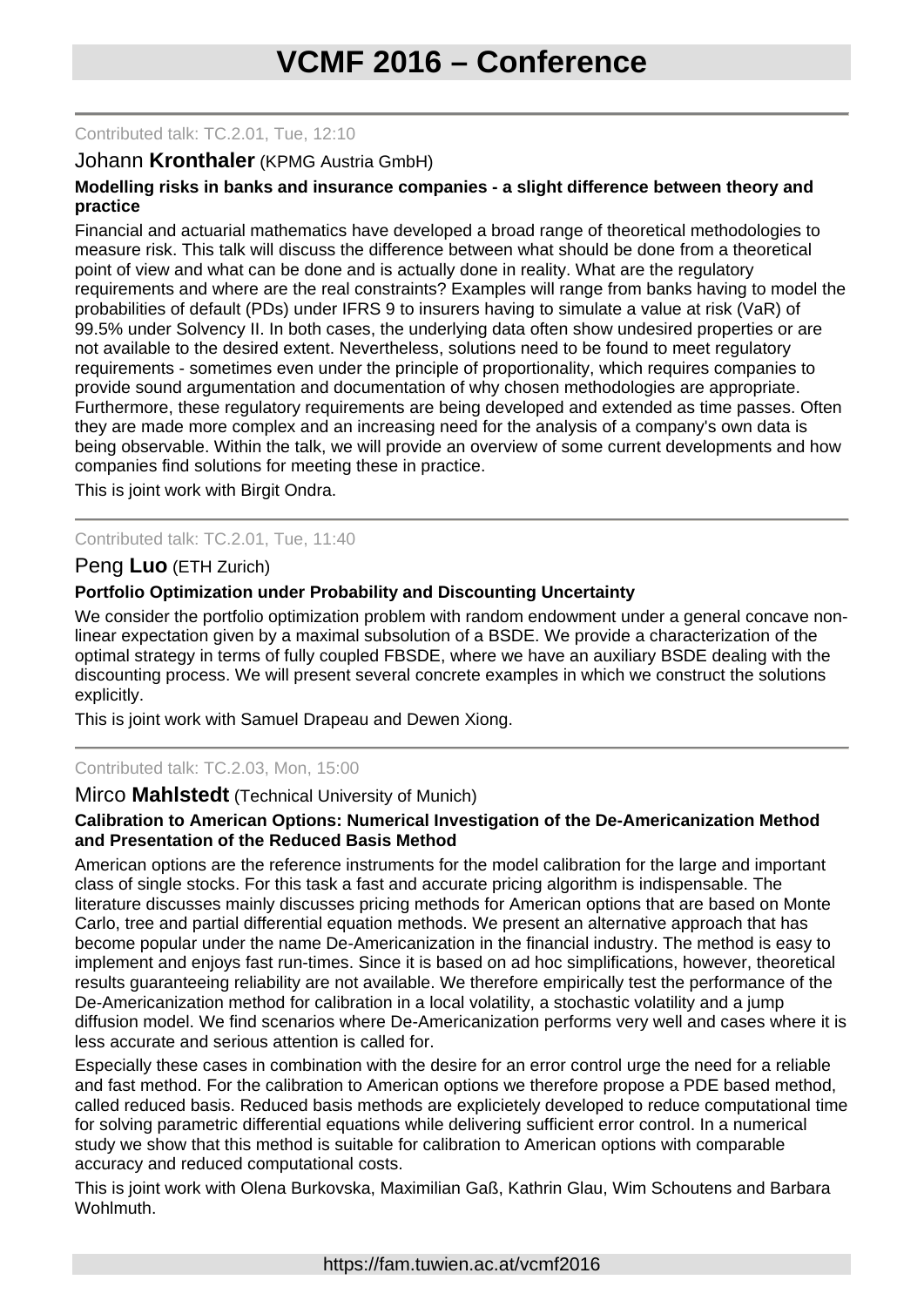#### Contributed talk: TC.2.03, Mon, 11:40

## Olaf **Menkens** (Dublin City University)

# **Pricing and Hedging of European Plain Vanilla Options under Jump Uncertainty**

This talk studies the pricing and hedging problem of European plain vanilla options in a modified Black Scholes market. That is the price of the risky asset is allowed to jump, where the timing and the size of the jump is unknown (with no jump being possible as well). Using a superhedging approach, worst case pricing formulae, Greeks, and superhedging strategy for call and put options will be given explicitly and will be discussed. Moreover, the worst case prices explain the volatility smile which can be observed in market data. Finally, the model is calibrated to market data.

#### Reference:

Olaf Menkens, Pricing and Hedging of European Plain Vanilla Options under Jump Uncertainty, Working Paper, [http://ssrn.com/abstract=2773246,](http://ssrn.com/abstract=2773246) May 2016.

#### Contributed talk: TC.2.01, Mon, 17:00

#### Markus **Michaelsen** (University of Hamburg)

# **Marginal Consistent Dependence Modeling using Weak Subordination for Brownian Motions**

We present an approach of modeling dependencies in exponential Lévy market models with arbitrary margins originated by time-changed Brownian motions. Using weak subordination of Buchmann and Madan (2015) improves models based on pathwise subordination, since weakly subordinated Lévy processes are not required to have independent components considering multivariate stochastic time changes. We apply a subordinator being able to incorporate any joint or idiosyncratic information arrivals. We emphasize multivariate variance gamma (VG) and normal inverse Gaussian processes and state explicit formulae for the Lévy characteristics. We estimate a multivariate VG model on bivariate market data using maximum likelihood and show that the model is highly preferable to the ordinary approaches of Leoni and Schoutens (2008) and Semeraro (2008). Consistent values of multiasset options under given marginal pricing models are achieved, generating a non-flat implied correlation surface.

This is joint work with Alexander Szimayer.

#### Contributed talk: LC.0.100, Tue, 12:10

#### Rosa Maria **Mininni** (University of Bari Aldo Moro)

#### **A generalized Cox-Ingersoll-Ross equation**

We studied a generalized initial value parabolic problem including, as a special case, the Cox-Ingersoll-Ross equation ([1]) for the price of a zero-coupon bond. As a first new result in literature we proved the existence and uniqueness of the solution on spaces of continuous functions by using the Semigroup Theory. We also derived a generalized Feynman-Kac type formula that enables us to obtain the unique solution of the initial value problem as limit of approximants solutions obtained in a (very complicated) explicit, closed form. This result is a useful tool for understanding additional properties of the solution itself from a mathematical finance point of view. Our results were obtained in a joint work with G.Ruiz Goldstein, J.A. Goldstein and S. Romanelli ([GGMR]).

#### References:

[1] J.C. Cox, J.E. Ingersoll, and S.A. Ross, A theory of the term structure of interest rates, Econometrica, 53 (1985), 385-407.

[2] G. Ruiz Goldstein, J.A. Goldstein, R.M. Mininni, S. Romanelli, The semigroup governing the generalized Cox-Ingersoll-Ross equation, Adv. Differential Equations, 21 (2016), no. 3/4, 235-264.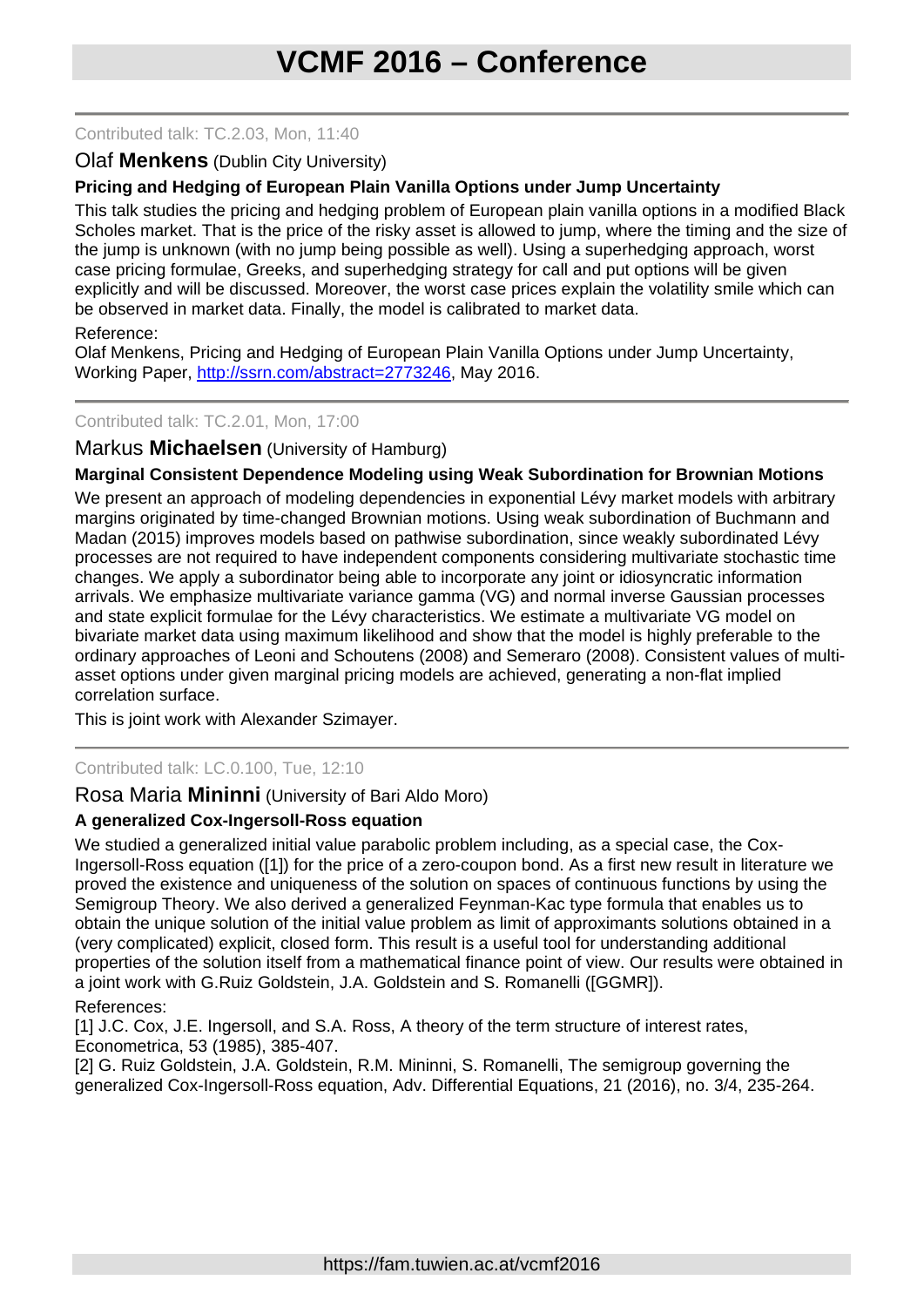#### Contributed talk: TC.2.03, Wed, 14:00

# Marvin **Mueller** (ETH Zurich)

# **SPDE Models for the Limit Order Book**

Motivated by observations in high frequency markets we introduce a model for the order book density based on parabolic stochastic partial differential equations. While the celebrated free boundary model for price formation of Lasry-Lions (2007) was starting point for a wide range of price-time continuous models for limit order books, tractability is one of the main issues when working with infinite dimensional systems. We discuss existence of finite dimensional realizations which reduce the complexity of the model drastically. Following empirical observations by Cont, Kukanov and Stoikov (2014), the so called order flow imbalance induces naturally a model for short term price dynamics which becomes explicit in the particular framework.

This is joint work with Rama Cont and Martin Keller-Ressel.

#### Contributed talk: TC.2.01, Mon, 15:00

#### Cosimo **Munari** (University of Zurich)

#### **Do coherent risk measures take a liability holders' perspective?**

The primary objective of solvency regimes for financial institutions is to ensure that liability holders are protected against default risk at an acceptable level of security. This fundamental goal translates into a normative requirement for capital adequacy tests, called surplus invariance, according to which the capital adequacy assessment should only depend on the default profile of financial institutions. This requirement, which had already appeared in a first version of the landmark paper by Artzner, Delbaen, Eber and Heath (1999), has been regained attention in a variety of recent papers, such as Cont, Deguest and He (2013) and Staum (2013).

By means of duality methods we characterize capital adequacy tests satisfying surplus invariance and show that the only capital adequacy tests that simultaneously satisfy surplus invariance and coherence are those based on test scenarios. In particular, capital adequacy tests based on Expected Shortfall fail to be surplus invariant. This finding challenges the widespread agreement that coherent risk measures, in particular Expected Shortfall, take a liability holders' perspective and implies that, when choosing a regulatory risk measure, tradeoffs that may ultimately undermine regulatory objectives become necessary. Special attention is paid to regulation based on Value-at-Risk and Expected Shortfall.

The presentation is based on the two recently accepted papers Koch-Medina and Munari (2016), published in Journal of Banking & Finance, and Koch-Medina, Munari, Sikic (2016), forthcoming in Mathematics and Financial Economics.

#### Contributed talk: TC.2.03, Wed, 12:10

Yukio **Muromachi** (Tokyo Metropolitan University)

#### **Reformulation of the arbitrage-free pricing method under the multi-curve environment**

This paper proposes a unified framework for the pricing of derivatives under the multi-curve setting. It is shown that any derivative security can be duplicated by using the underlying assets, collateral account and funding account, appropriately. A risk-neutral measure is defined accordingly under which the derivative price is determined uniquely. This idea is extended to the pricing of OIS and LIBOR discount bonds and interest-rate derivatives under the risk-neutral measure, which explains the existence of multiple yield curves simultaneously in the market. Some specific models are given to demonstrate the usefulness of our approach. Through numerical examples, we find that the discrepancy of derivative prices under the multi-curve setting from the classical ones becomes significant when the spread volatility between the collateral and funding rates exceeds some level. This is joint work with Masaaki Kijima.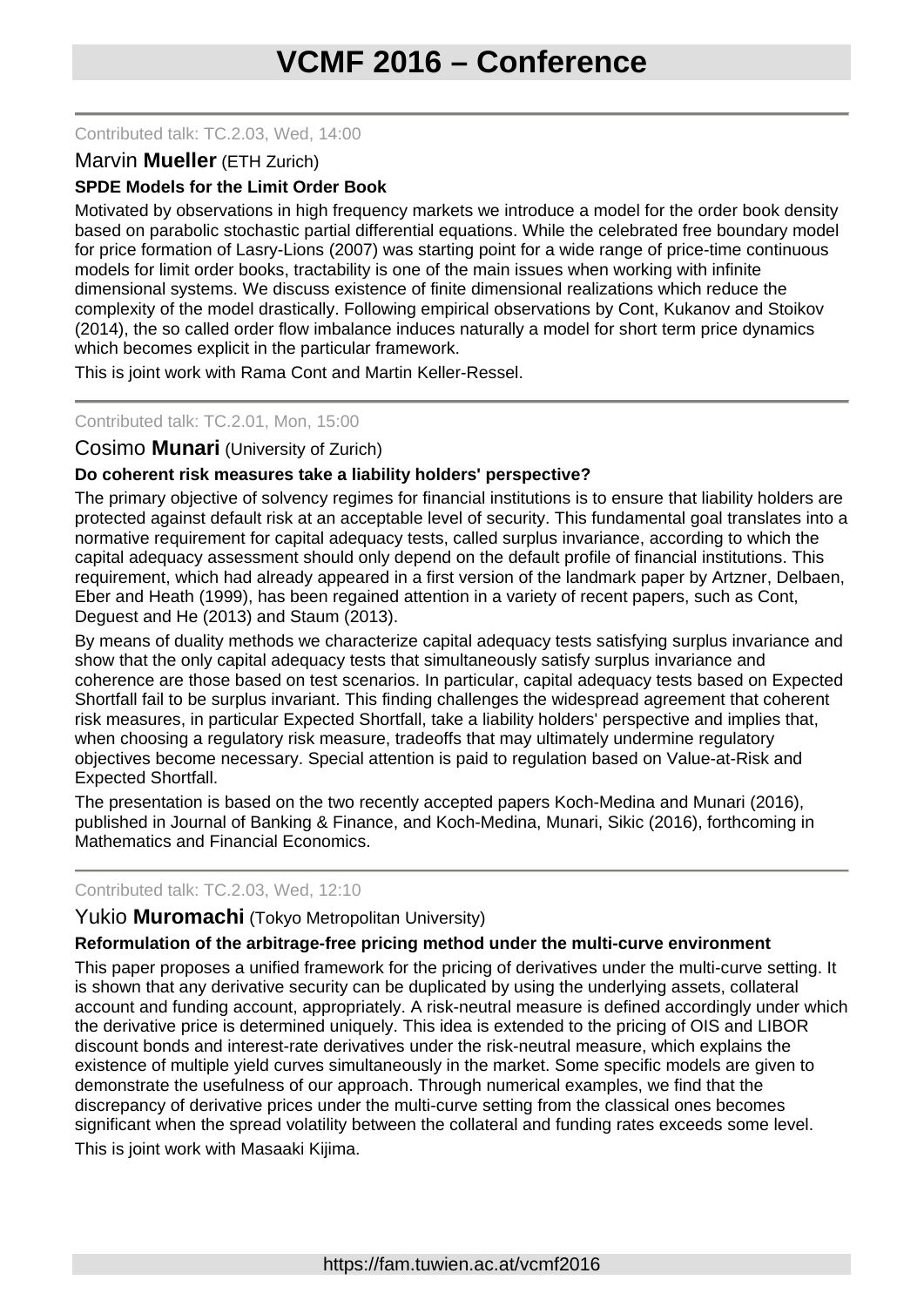#### Contributed talk: LC.0.100, Wed, 14:30

# Ciprian **Necula** (University of Zurich)

# **A generalized Bachelier formula for pricing basket and spread options**

In this paper we propose a closed-form pricing formula for European basket and spread options. Our approach is based on approximating the risk-neutral probability density function of the terminal value of the basket using a Gauss-Hermite series expansion around the Gaussian density. The new method is quite general as it can be applied for a basket with a large number of assets and for all dynamics where the joint characteristic function of log-prices is known in closed form. We provide a simulation study to show the accuracy and the speed of our methodology.

This is joint work with Fulvia Fringuellotti.

# Contributed talk: TC.2.01, Wed, 14:30

# Marco **Nicolosi** (University of Perugia)

# **Optimal Asset Allocation In Money Management Under Mean-Reverting Processes**

We find the optimal strategy for a portfolio manager whose compensation depends on the relative performance with respect to a benchmark, when expected returns are mean reverting. The optimization problem is non-standard, as it involves a non-concave objective function and a stochastic market price of risk. We solve it by using a concavification method together with a Fourier transform approach. We provide a semi-closed form expression for the optimal strategy by solving a system of Riccati equations.

This is joint work with Flavio Angelini and Stefano Herzel.

#### Contributed talk: TC.2.03, Tue, 14:30

### Salvador **Ortiz-Latorre** (University of Oslo)

#### **A new pricing measure in the Barndorff-Nielsen & Shephard model for commodity markets**

For a commodity spot price dynamics given by an Ornstein-Uhlenbeck process with Barndorff-Nielsen and Shephard stochastic volatility, we price forwards using a class of pricing measures that simultaneously allow for change of level and speed in the mean reversion of both the price and the volatility. It is demonstrated that we can provide flexible shapes that are typically observed in energy markets. In particular, our pricing measure preserves the affine model structure and decomposes into a price and volatility risk premium. In the geometric spot price model we need to resort to a detailed analysis of a system of Riccati equations, for which we show asymptotic properties that explain the possible risk premium profiles. Among the typical shapes, the risk premium allows for a stochastic change of sign, and can attain positive values in the short end of the forward market and negative in the long end.

This is joint work with Fred Espen Benth.

#### Invited talk: LC.0.100, Wed, 11:10

# Antonis **Papapantoleon** (TU Berlin)

#### **An equilibrium model for spot and forward prices of commodities**

We consider a model that consists of financial investors and producers of a commodity. Producers store some production for future sale and short future contracts, while speculators invest in futures to diversify their portfolios. The forward and the spot equilibrium commodity prices are endogenously derived as the outcome of the interaction between producers and investors. We provide semi-explicit expressions for the equilibrium prices and analyze their dependence on the model parameters.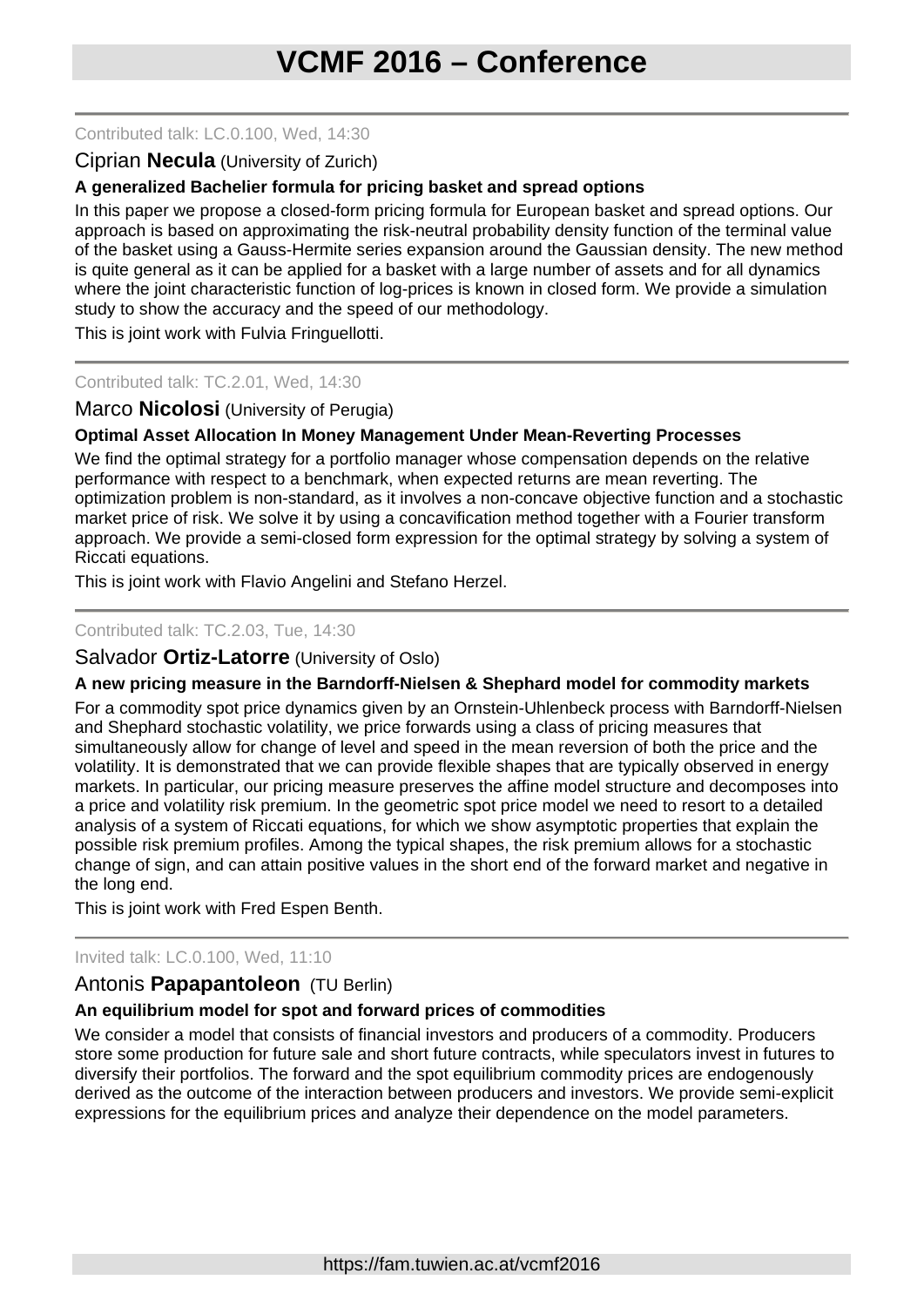#### Contributed talk: TC.2.01, Tue, 16:30

#### Oliver **Pfante** (Frankfurt Institute for Advanced Studies)

#### **Uncertainty Estimates in Stochastic Volatility Models via Fisher Information**

Modeling European Option prices via a stochastic volatility approach is vastly popular as these models capture the empirically observed volatility smile which is beyond the scope of the classical Black-Scholes model. Essentially, stochastic volatility models are two-dimensional diffusion processes: the first process captures the dynamics of the random volatility in terms of a mean-reverting process; the second one couples to the volatility driving the price of the asset and therefore the price of a derivative traded on this asset. European Call and Put prices, respectively, are strictly increasing or decreasing functions in the volatility holding everything else equal. Hence, there is a one-to-one mapping from volatility to European Option prices allowing to back out volatility from such prices. This, so called implied volatility, is not only widely used among Quants but has also led to volatility indices like the VIX roughly representing the implied volatility of a 30 day variance swap on the S&P 500. Despite the impressive prevalence of implied volatility there are no estimates on the uncertainty left about volatility as well as the parameters of the unobserved volatility process when estimated from European Option price data.

This omission is in stark contrast to related work estimating volatility from observed asset prices alone. Here, not least the rise of Bayesian methods enables an accurate quantification of the uncertainty inherent in volatility estimates. Indeed, in a previous paper, we found that stock prices provide almost no information about the unobserved volatility process. In this work, we address the information content of European Option prices on implied volatility in terms of the Fisher information matrix. In statistical terms, Fisher information quantifies the uncertainty of a maximum likelihood estimate by the curvature of the likelihood function around its maximum. A shallow maximum would have low information as the parameters are only weakly determined; while a sharply peaked maximum would have high information.

Heston's stochastic volatility model gives rise to an analytic expression, in terms of Fourier transformations, for the price of a European Option. Thus, assuming that observed Option prices are centered on the theoretical price disturbed by additive Gaussian noise, the curvature of the corresponding likelihood function, and therefore the Fisher information, can readily be computed from the Greeks of Heston's model. We find that Option prices allow reliable estimates of implied volatility with negligible uncertainty as long as volatility is large enough. Interestingly, if volatility drops below a critical value, inferences from Option prices become impossible because Vega, the derivative of a European Option w.r.t. volatility, nearly vanishes.

This is joint work with Nils Bertschinger.

#### Contributed talk: TC.2.03, Mon, 16:30

# Davide **Pirino** (Scuola Normale Superiore, Pisa)

#### **EXcess Idle Time**

We introduce a novel economic indicator, named excess idle time (EXIT), measuring the extent of sluggishness in financial prices. Under a null and an alternative hypothesis grounded in no-arbitrage (the null) and microstructure (the alternative) theories of price determination, we derive a complete limit theory for EXIT leading to formal tests for staleness in the price adjustments. In agreement with changing levels of liquidity, empirical implementation of the theory indicates that financial prices are often more sluggish than implied by the (ubiquitous, in frictionless continuous-time asset pricing) semimartingale assumption. We show that EXIT provides, for each trading day, an effective proxy for the extent of illiquidity which is easily implementable using transaction prices only. Using EXIT, a sizable compensation for long-run illiquidity risk in market returns is uncovered.

This is joint work with Federico Bandi and Roberto Renò.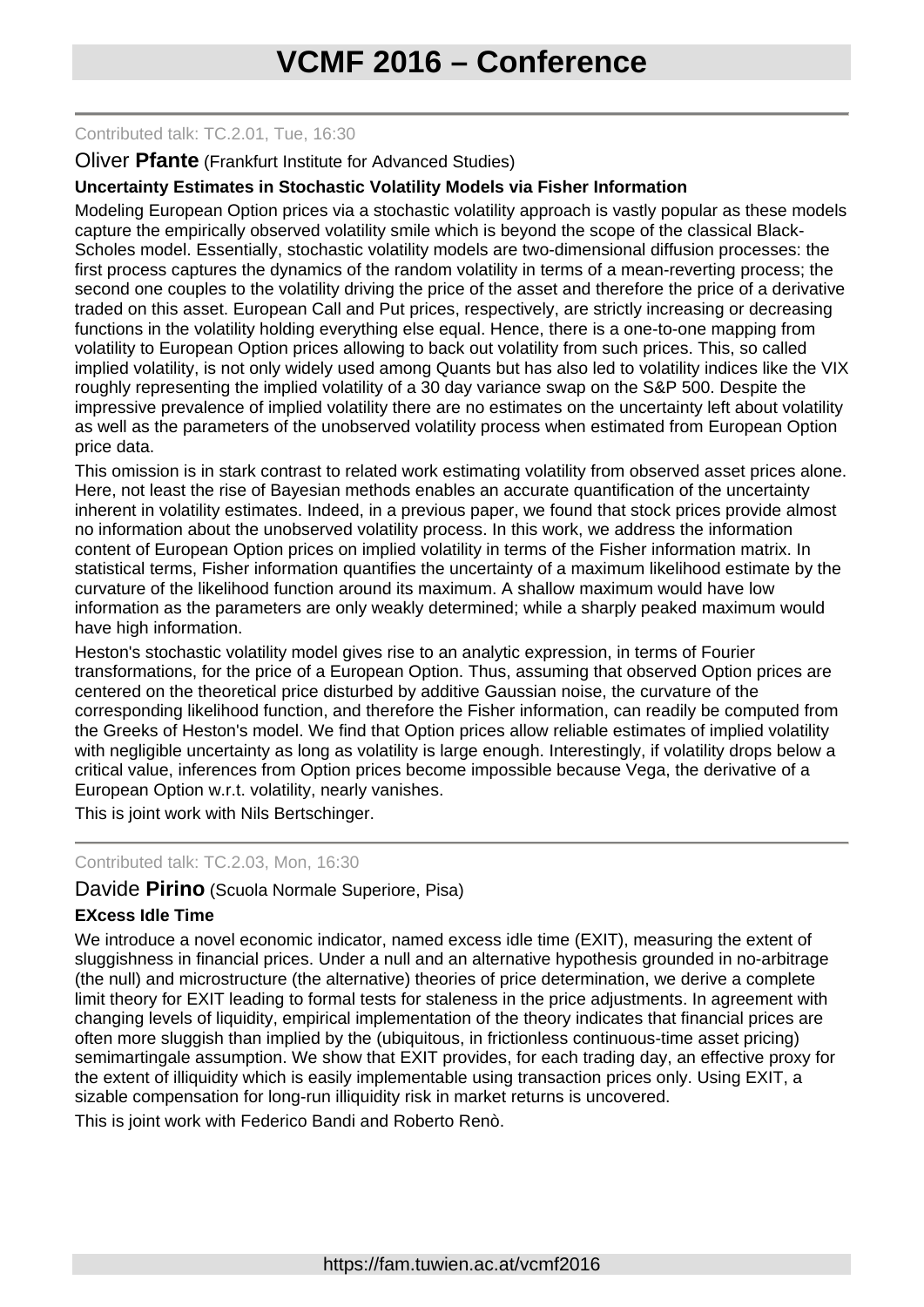#### Contributed talk: TC.2.03, Wed, 14:30

#### Mathias **Pohl** (University of Vienna)

# **The Option Value of a Limit Order and its Implied Volatility**

The fact that a limit order can be interpreted as an option is apparent: a limit order gives the trader an option to trade at a fixed price. We derive a remarkable analogy between option pricing and the pricing of limit orders by showing that a limit order can be understood as a lookback-type option on the underlying order-flow process.

Based on this novel pricing formula and a framework that allows to link the order-flow process and the price process, we present two important contributions. First, the methodology allows to "price" limit orders and thus enhances order submission strategies based on order-flow information. Secondly, the limit order pricing formula makes it possible to determine the implied volatility associated with a limit order submission.

This notion of a limit orders's implied volatility reflects that, in volatile markets, limit orders are placed far from the current price. A crucial implication of this concept is that we can forecast implied volatility based on high-frequency order book data. Hence, an empirical application employing limit order book data complements the theoretical results.

This is joint work with Gökhan Cebiroglu.

#### Contributed talk: TC.2.01, Wed, 14:00

Miklos **Rasonyi** (Alfréd Rényi Institute of Mathematics, Budapest)

#### **Optimal investment in markets with frictions**

We consider a model of an illiquid market where trading faster leads to more unfavourable prices and the cost of illiquidity is superlinear in the trading speed. We consider an investor who, in the spirit of cumulative prospect theory, may have a non-concave utility function and may distort probabilities by exaggerating the likelihood of extreme events. The existence of optimal strategies for such agents is shown in great generality. Our main tool will be an extension of the well-known Skorohod representation theorem for sequences of weakly convergent random variables.

This is joint work with Ngoc Huy Chau.

#### Contributed talk: TC.2.03, Tue, 11:40

#### Imke **Redeker** (Brandenburg University of Technology)

#### **A structural model for credit risk with a switching barrier**

A first-passage model of corporate default risk is considered where the default event is specified in terms of the evolution of the total value of the firm's asset and the default barrier. The special feature of the model is that this barrier at which the firm is liquidated is allowed to switch. This describes changes in the economy or the appointment of a new firm management. Further, it is assumed that public bond investors only have incomplete information about the default barrier. In this setup we derive the default probability and consider the pricing of default sensitive contingent claims.

This is joint work with Michaela Szölgyenyi and Ralf Wunderlich.

#### Contributed talk: LC.0.100, Tue, 11:10

# Emanuela **Rosazza Gianin** (University of Milano-Bicocca)

#### **The term structure of Sharpe-Ratios: a new approach for arbitrage-free asset pricing in continuous time**

Motivated by some recent empirical studies on the dependency of the Sharpe Ratios (or market price of risk) on the considered time horizon, we present a theoretical framework of asset pricing in continuous time that copes with such a phenomenon.

The approach departs from an arbitrage-free and incomplete market setting when different pricing measures are possible. Asset pricing will be done by means of an EMM-string formed by a continuum

https://fam.tuwien.ac.at/vcmf2016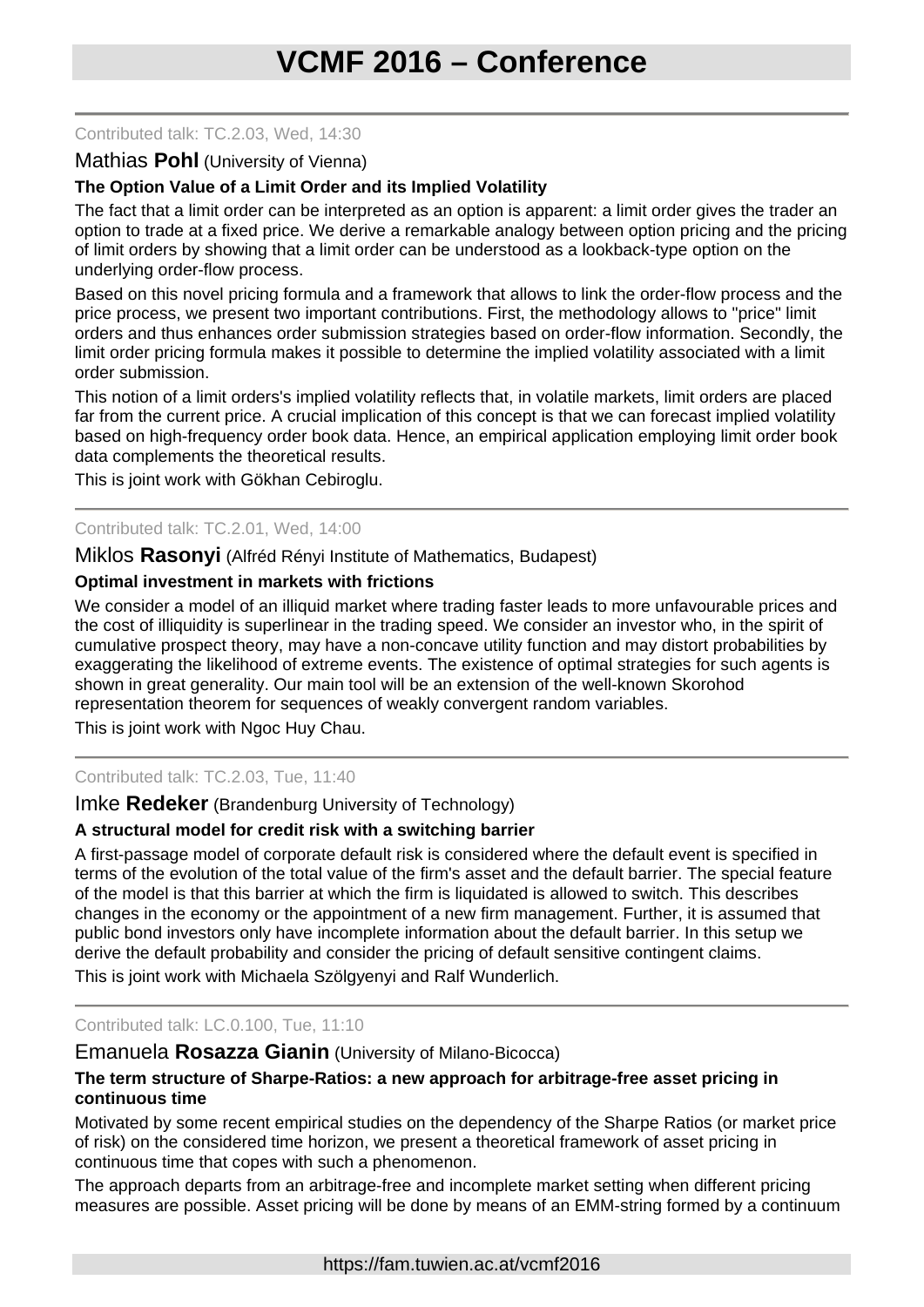of equivalent martingale measures (EMM) where at any evaluation time an EMM can be chosen according to time horizon of the claim or to other factors such as updated information and so on.

This results in a time-inconsistent pricing scheme and can be captured by a special type of Backward Stochastic Volterra Integral Equations (BSVIE, see Yong (2006)).

This is joint work with Patrick Beissner.

### Invited plenary talk: LC.0.100, Wed, 9:50

Mathieu **Rosenbaum** (École Polytechnique, Paris)

# **The characteristic function of rough Heston models**

It has been recently shown that rough volatility models, where the volatility is driven by a fractional Brownian motion with small Hurst parameter, provide very relevant dynamics in order to reproduce the behavior of both historical and implied volatilities. However, due to the non-Markovian nature of the fractional Brownian motion, they raise new issues when it comes to derivatives pricing. Using an original link between nearly unstable Hawkes processes and fractional volatility models, we compute the characteristic function of the log-price in rough Heston models. In the classical Heston model, the characteristic function is expressed in terms of the solution of a Riccati equation. Here we show that rough Heston models exhibit quite a similar structure, the Riccati equation being replaced by a fractional Riccati equation.

This is joint work with Omar El Euch.

# Contributed talk: TC.2.03, Mon, 11:10

# Alet **Roux** (University of York)

#### **Game options in currency models with proportional transaction costs**

The pricing, hedging, optimal exercise and optimal cancellation of game or Israeli options are considered in a multi-currency model with proportional transaction costs. Efficient constructions for optimal hedging, cancellation and exercise strategies are presented, together with numerical examples, as well as probabilistic dual representations for the bid and ask price of a game option.

#### Contributed talk: TC.2.01, Wed, 15:00

#### Jörn **Sass** (University of Kaiserslautern)

#### **Optimized expected utility risk measures and ratings by implied risk aversion**

We introduce an optimal expected utility risk measure (OEU) that is generated by a utility function via an associated optimal investment problem. A financial position is evaluated by finding the capital to be borrowed and added to the position in order to maximize the discounted certainty equivalent of the future payoff. We derive properties of OEU and put them in relation to alternative risk measures. For constant relative risk aversion and for proper discounting, OEU is non-trivial and coherent. OEU reacts in a more sensitive way to slight changes of the probability of a financial loss than (average) value at risk. This motivates to use implied risk aversion based on OEU as a coherent rating methodology for structured financial products. This takes into account both upside potential and downside risks and is easily interpreted in terms of an individual investor's risk aversion. We illustrate our approach by a case study.

This is joint work with Holger Fink, Sebastian Geissel and Frank T. Seifried.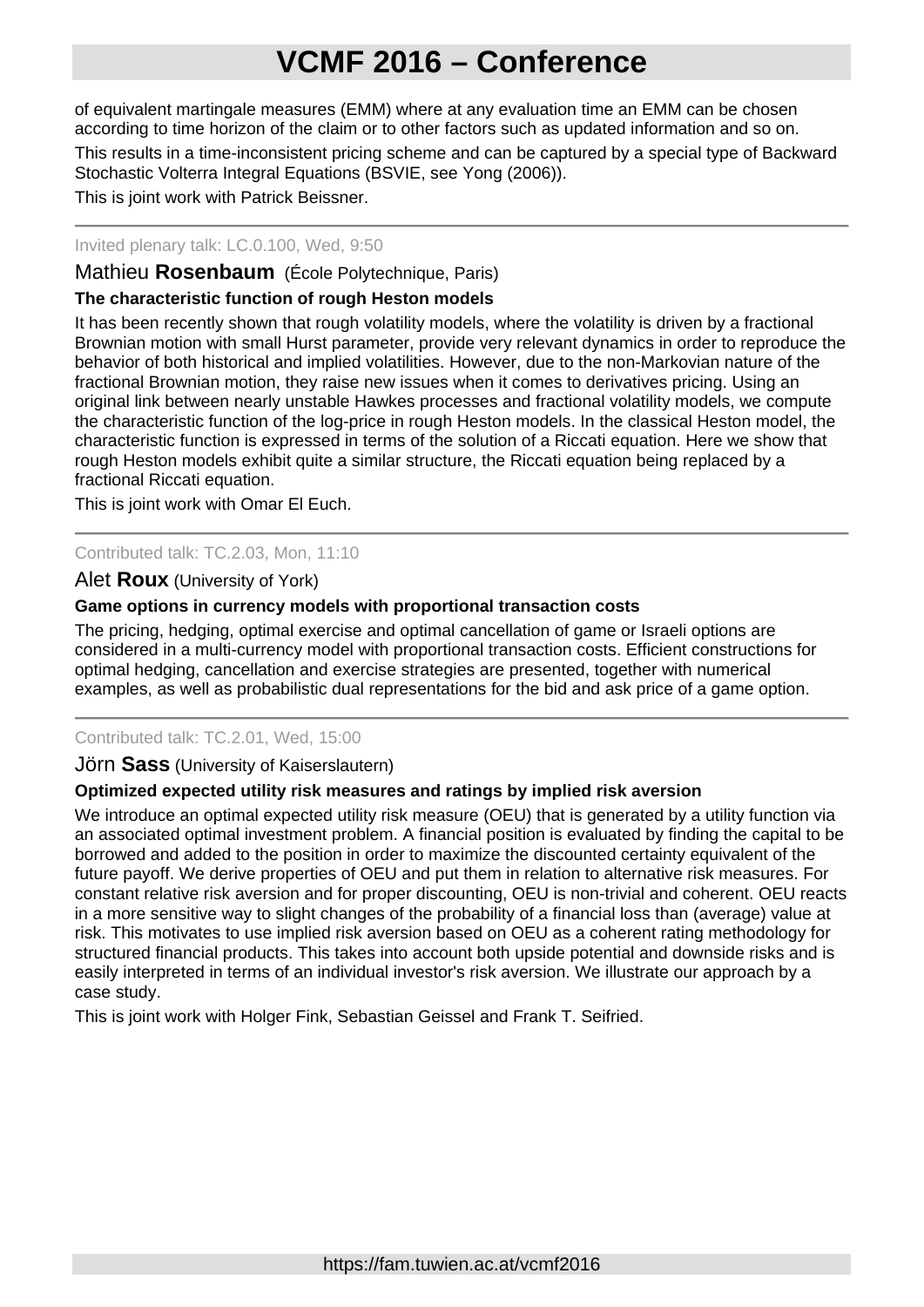#### Invited talk: LC.0.100, Mon, 16:45

# Philipp **Schönbucher** (Financialytic GmbH, Bonn)

# **Free Lunches that Nobody is Eating - Market Dislocations since 2008**

Since the financial crisis of 2008, many violations of the fundamental "absence of arbitrage" assumptions of the theory of mathematical finance have kept appearing with astonishing persistence and apparently without being exploited away. These dislocations include large and persistent negative and (more recently) positive bond/CDS basis, cross-currency swap basis, index/component basis, and swap spreads. We analyse the genesis of these dislocations and the specific obstacles that prevented (or still prevent) market participants from arbitraging them away. These obstacles stem from new and increasingly binding constraints in funding, regulation, and accounting, most of which have not yet been incorporated properly in asset pricing models.

Contributed talk: TC.2.03, Tue, 14:00

# Carlo **Sgarra** (Politecnico di Milano)

# **Optimal Investment in Market with Over and Under-Reaction to Information**

In this paper we introduce a jump-diffusion model of shot-noise type for stock prices, taking into account over and under-reaction of the market to incoming news.

We focus on the expected (logarithmic) utility maximization problem by providing the optimal investment strategy in explicit form, both under full (i.e., from the insider point of view, aware of the right kind of reaction at any time) and under partial information (i.e., from the standard investor viewpoint, who needs to infer the kind of reaction from data). We test our results on market data relative to Enron and Ahold.

The three main contributions of this paper are: the introduction of a new market model dealing with over and under-reaction to news, the explicit computation of the optimal filter dynamics using an original approach combining enlargement of filtrations with Innovation Theory and the application of the optimal portfolio allocation rule to market data.

This is joint work with Giorgia Callegaro, Mhamed Gaigi and Simone Scotti.

#### Contributed talk: LC.0.100, Mon, 11:40

Elena **Shmileva** (Higher School of Economics St. Petersburg)

#### **The most probable sample paths for some Levy processes**

The present study examines the shifted small deviations for the Lévy processes from the Wiener domain of attraction and for the symmetric stable Lévy processes. This allows us to obtain the most probable sample paths and the Onsager-Machlup functional for these Lévy processes.

#### Contributed talk: TC.2.01, Tue, 16:00

#### Tomáš **Sobotka** (University of West Bohemia)

#### **Robustness and uncertainty analyses of stochastic volatility models**

In this talk we focus on robustness and uncertainty analyses of several continuous-time stochastic volatility (SV) models with respect to the task of market calibration. Firstly, we perform bootstrapping of several market data sets to compare the stability of calibrated parameters under data uncertainty. Secondly, we validate the hypothesis of the jump term importance in the underlying jump-diffusion dynamics. This is done, unlike in Campologno(2006), without assuming independence of the calibrated parameters, to be capable of using real market data sets. In the light of the new fractional SV models, we also measure an impact of the Hurst parameter for an approximative fractional model. This talk is based on the joint work with J. Pospíšil and P. Ziegler.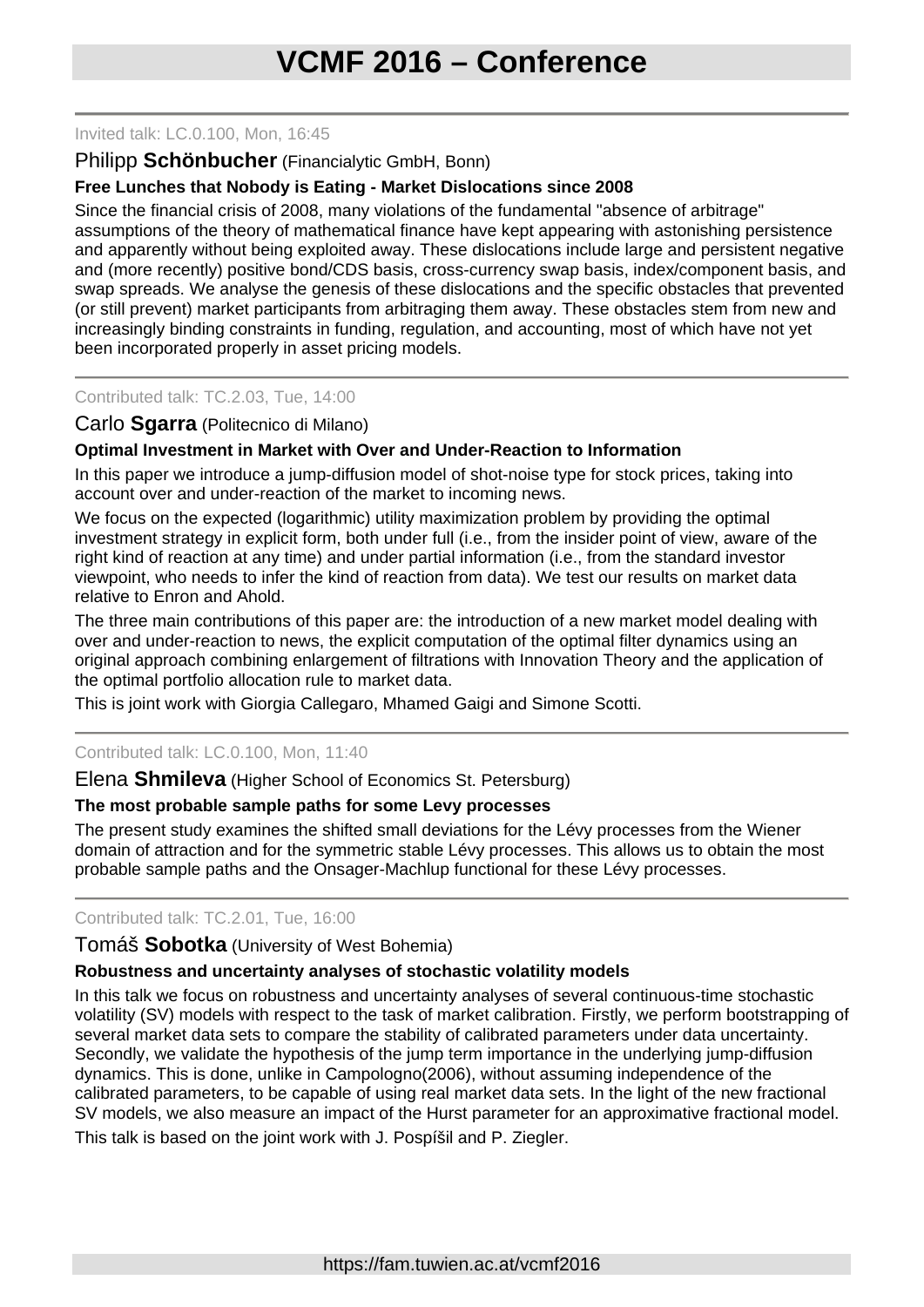Contributed talk: TC.2.03, Tue, 12:10

### Stephan **Sturm** (Worcester Polytechnic Institute (WPI), Boston)

# **Arbitrage-free XVA**

We introduce a framework for computing the Total Valuation Adjustment (XVA) of an European claim accounting for funding costs, counterparty risk, and collateral mitigation. We derive the nonlinear BSDEs associated with the replicating portfolios of long and short positions, and define the buyer and seller's XVAs. When borrowing and lending rates coincide we provide a fully explicit expression for the XVA. When they differ, we derive the semi-linear PDEs, and conduct a numerical analysis.

This is joint work with Maxim Bichuch and Agostino Capponi.

#### Contributed talk: TC.2.03, Mon, 14:00

# Michaela **Szölgyenyi** (WU Vienna)

### **A strong order 1/2 method for solving multidimensional SDEs appearing in mathematical finance**

When solving certain stochastic optimization problems in mathematical finance, the optimal control policy sometimes turns out to be of threshold type, meaning that the control depends on the controlled process in a discontinuous way. The stochastic differential equations (SDEs) modeling the underlying process then typically have discontinuous drift and degenerate diffusion parameter. This motivates the study of a more general class of such SDEs. We prove an existence and uniqueness result, based on a certain transformation of the state space by which the drift is "made continuous". As a consequence the transform becomes useful for the construction of a numerical method. The resulting scheme is proven to converge with strong order 1/2. This is the first result of that kind for such a general class of SDEs. We will first present the one-dimensional case and subsequently show how the ideas can be generalized to higher dimensions. Thereby we find a geometrical interpretation of our weakened nondegeneracy condition.

### This is joint work with Gunther Leobacher.

Invited plenary talk: LC.0.100, Wed, 16:00

#### Josef **Teichmann** (ETH Zurich)

#### **Affine processes and non-linear (partial) differential equations**

Affine processes have been used extensively to model financial phenomena since their marginal distributions are very tractable from an analytic point of view (up to the solution of a non-linear differential equation). It is well known by works of Dynkin-McKean-LeJan-Sznitman that one can turn this point of view around and represent solutions of non-linear PDEs by affine processes. Recent advances in mathematical Finance in this direction have been contributed by Henry-Labordere and Touzi. We shall provide some general theory in this direction from the affine point of view and introduce stochastic representation of fully non-linear PDEs.

Joint work with Georg Grafendorfer and Christa Cuchiero.

#### Contributed talk: TC.3.01, Mon, 11:10

### Antonella **Tolomeo** (University of Torino)

#### **Disentangling Overlapping Shocks in Portfolio Choice**

In a market where price shocks result from the sum of several mean-reverting shocks, this paper finds the optimal trading policies and their welfare for informed investors, who observe all individual shocks, and uninformed investors, who estimate them from the aggregate shock alone. All investors have constant relative risk aversion. When at least three shocks are present, uninformed investors ascribe more of the price change to shocks with lower frequency. Shocks that are uncorrelated for the informed are rationally perceived as negatively correlated by the uninformed, and their correlation weakens as the difference of their frequencies increases.

This is joint work with Paolo Guasoni.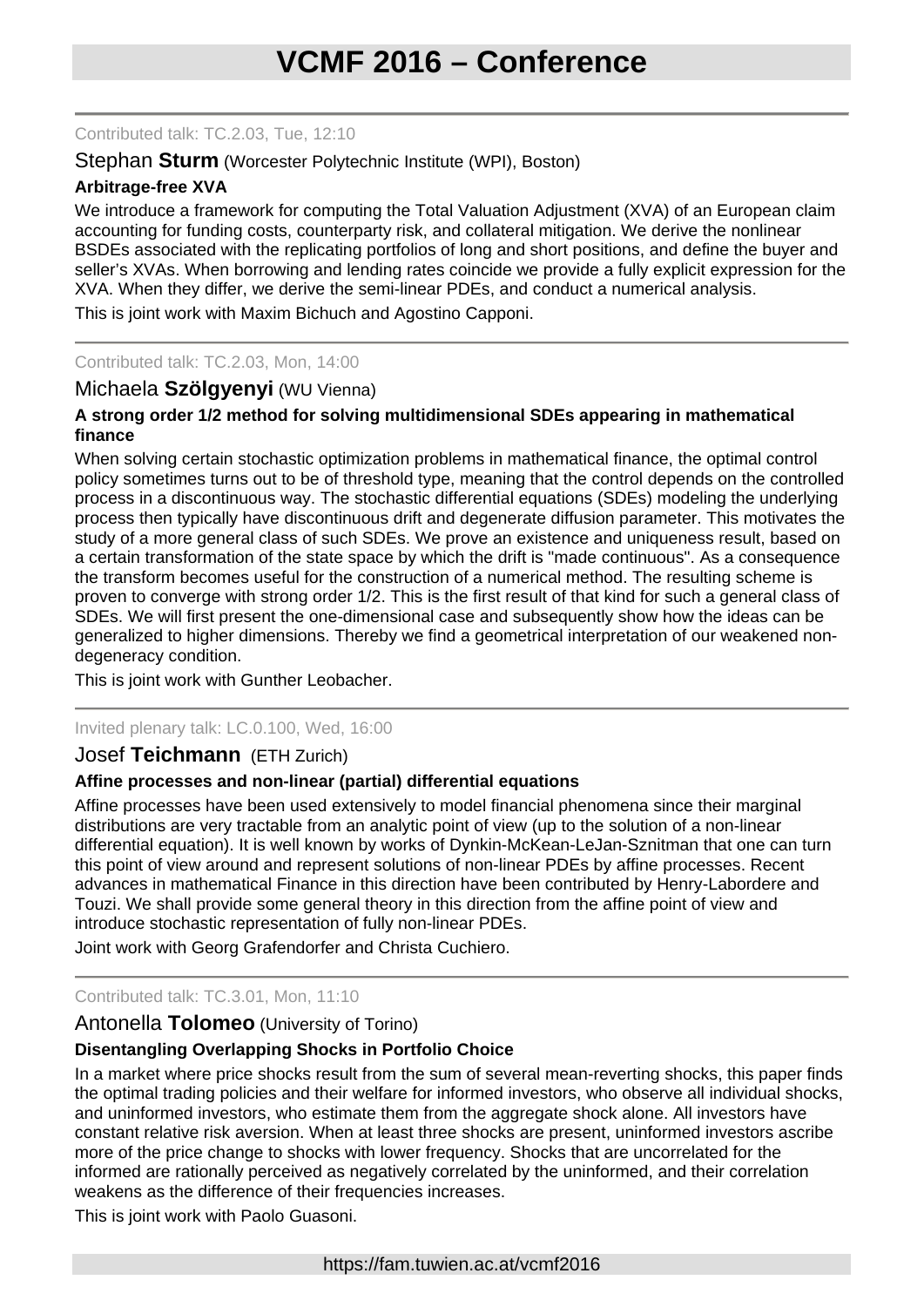#### Contributed talk: TC.2.01, Mon, 14:30

### Radu **Tunaru** (University of Kent)

# **Regulatory Capital Requirements: Saving Too Much for Rainy Days?**

Model risk needs to be recognized and accounted for in addition to market risk. Uncertainty in risk measures estimates may lead to false security in financial markets. We argue that quantile type riskmeasures are at least as good as expected shortfall. We demonstrate how a bank can choose among competing models for measuring market risk and account for model risk. Some BCBS capital requirements formula currently in effect leads to excessive capital buffers even on an unstressed basis. We highlight that the loss to society associated with the inefficient minimum capital requirements calculations is economically substantial over time.

This is joint work with Walter Farkas and Fulvia Fringuellotti.

#### Contributed talk: TC.2.01, Mon, 16:30

# Misha **van Beek** (University of Amsterdam)

#### **The regime switching affine process**

We introduce the regime switching affine process. This is a Markov process that behaves as a different affine process conditional on each regime, with some parameter restrictions. The regime switches are driven by a Markov chain. We prove that the joint process of the Markov chain and the conditionally affine part is again an affine process on an enlarged state space. This result unifies several semi-analytical solutions found in the literature for pricing derivatives of very specific regime switching processes on smaller state spaces. It also provides an overarching theory that allows us to introduce regime switching to the pricing of many derivatives of the broad class of affine processes. Examples include European options and term structure derivatives with stochastic volatility and default. Essentially, whenever there is a pricing solution based on an affine process, we can extend this to a regime switching affine process without sacrificing the analytical tractability of the affine process.

This is joint work with Michel Mandjes, Peter Spreij and Erik Winands.

#### Invited plenary talk: LC.0.100, Mon, 9:50

#### Almut **Veraart** (Imperial College London)

#### **Modelling multivariate serially correlated count data in continuous time**

A new continuous-time framework for modelling serially correlated count and integer-valued data is introduced in a multivariate setting. The main modelling component is a multivariate integer-valued trawl process which is obtained by kernel smoothing of an integer-valued Levy basis.

The key feature making trawl processes highly suitable for applications is the fact that their marginal distribution and their serial dependence can be modelled independently of each other.

We demonstrate the flexibility of this new modelling paradigm, by presenting various ways of describing both serial and cross-sectional dependence.

Moreover, we develop efficient methods for statistical inference within the trawl framework.

These methods have been tested in detailed simulation studies and their finite sample performance turns out to be very good.

Finally, we apply the new methodology to financial data.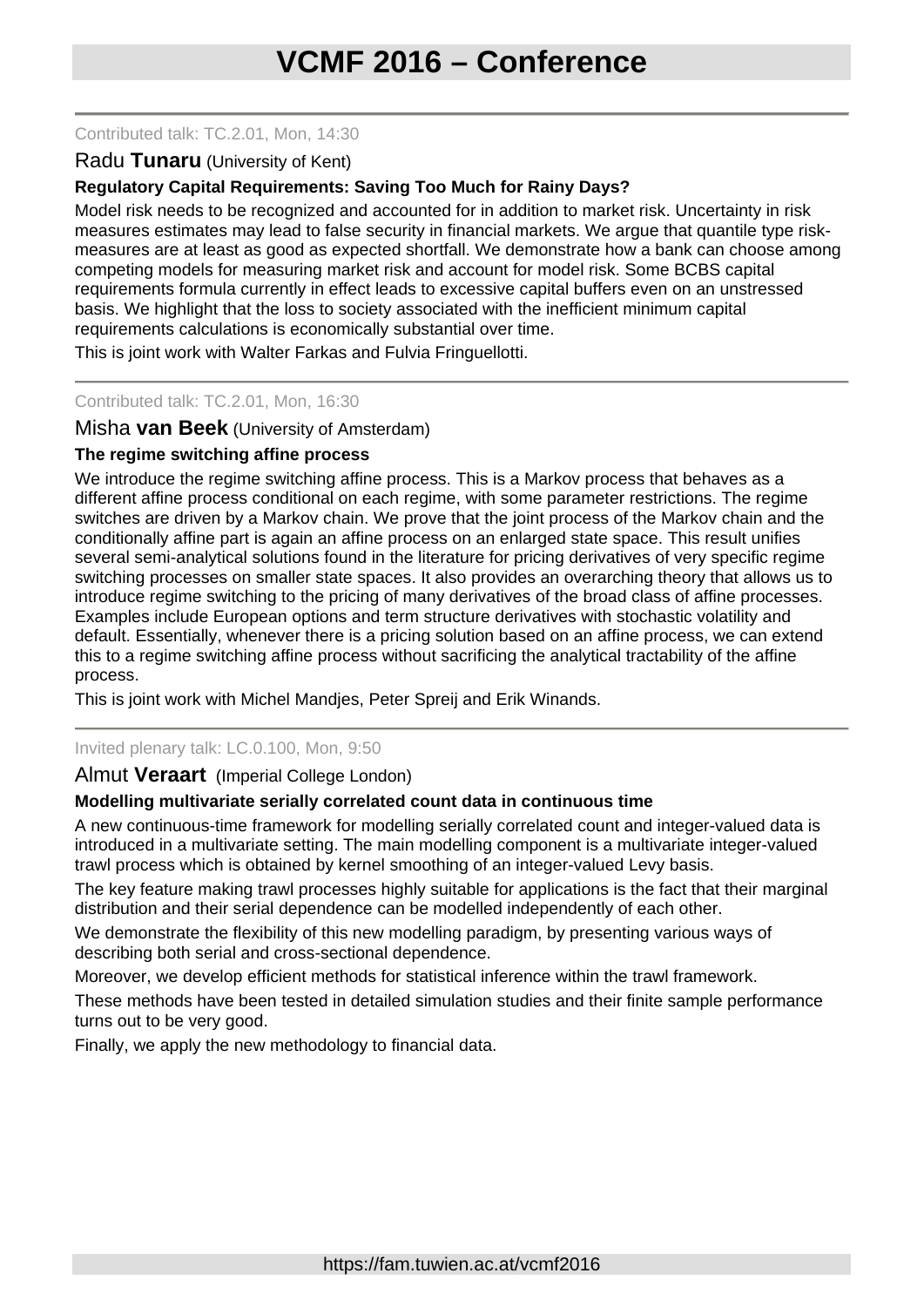#### Contributed talk: TC.2.01, Mon, 12:10

# Christian **Vonwirth** (University of Kaiserslautern)

#### **Explicit optimal high-dimensional portfolio policies under partial information and convex constraints**

We consider an investor who wants to maximize her expected utility of terminal wealth by trading in a high-dimensional financial market with one riskless asset and several stocks. The stock returns are driven by a Brownian motion and the drift is an unknown random variable that has to be estimated from the observable stock prices in addition to some expert's opinion as proposed in Cvitanic et al [2]. The best estimate given these observations is the Kalman-Bucy-Filter.

The investor is restricted to portfolio strategies satisfying several convex constraints (for instance due to legal restrictions or fund characteristics) covering in particular no-short-selling and no-borrowing constraints. One popular approach to constrained portfolio optimization is the convex duality approach of Cvitanic and Karatzas [1]. They introduce auxiliary markets with shifted parameters and obtain corresponding dual problems.

First we solve these dual problems in the cases of logarithmic and power utility using stochastic control. Here we apply a reverse separation approach in order to obtain areas where the value function is differentiable. It turns out that these areas have a straightforward interpretation allowing to differ between active stocks (which are invested in) and passive stocks.

Afterwards we solve the auxiliary markets given the optimal dual process and obtain explicit optimal portfolio policies. A verification theorem guarantees the validity of our results.

Following our approach the resulting optimal strategies can be calculated entirely explicitly. To this end, we have to consider all possible subsets of active stocks. An efficient algorithm is presented and we close with an analysis of simulated and historical data.

This is joint work with Jörn Sass.

References:

[1] Cvitanic, J., Karatzas, I. (1992). Convex duality in constrained portfolio optimization. The Annals of Applied Probability 2, no.4, 767-818.

[2] Cvitanic, J., Lazrak, A., Martellini, L., Zapatero, F. (2006). Dynamic portfolio choice with parameter uncertainty and the economic value of analysts' recommendations. The Review of Financial Studies, 19, 1113-1156.

#### Contributed talk: TC.2.01, Tue, 17:00

Kim **Weston** (Carnegie Mellon University, Pittsburgh)

#### **Market Stability and Indifference Prices**

Consider a derivative security whose underlying is not replicable yet is highly correlated with a traded asset. As the correlation between the underlying and traded asset increases to 1, do the claim's indifference prices converge to the arbitrage-free price? In this talk, I will first present a counterexample in a Brownian setting with power utility investor where the indifference prices do not converge. The counterexample's degeneracies are alleviated for utility functions on the real line, and a positive convergence result will be presented in this case.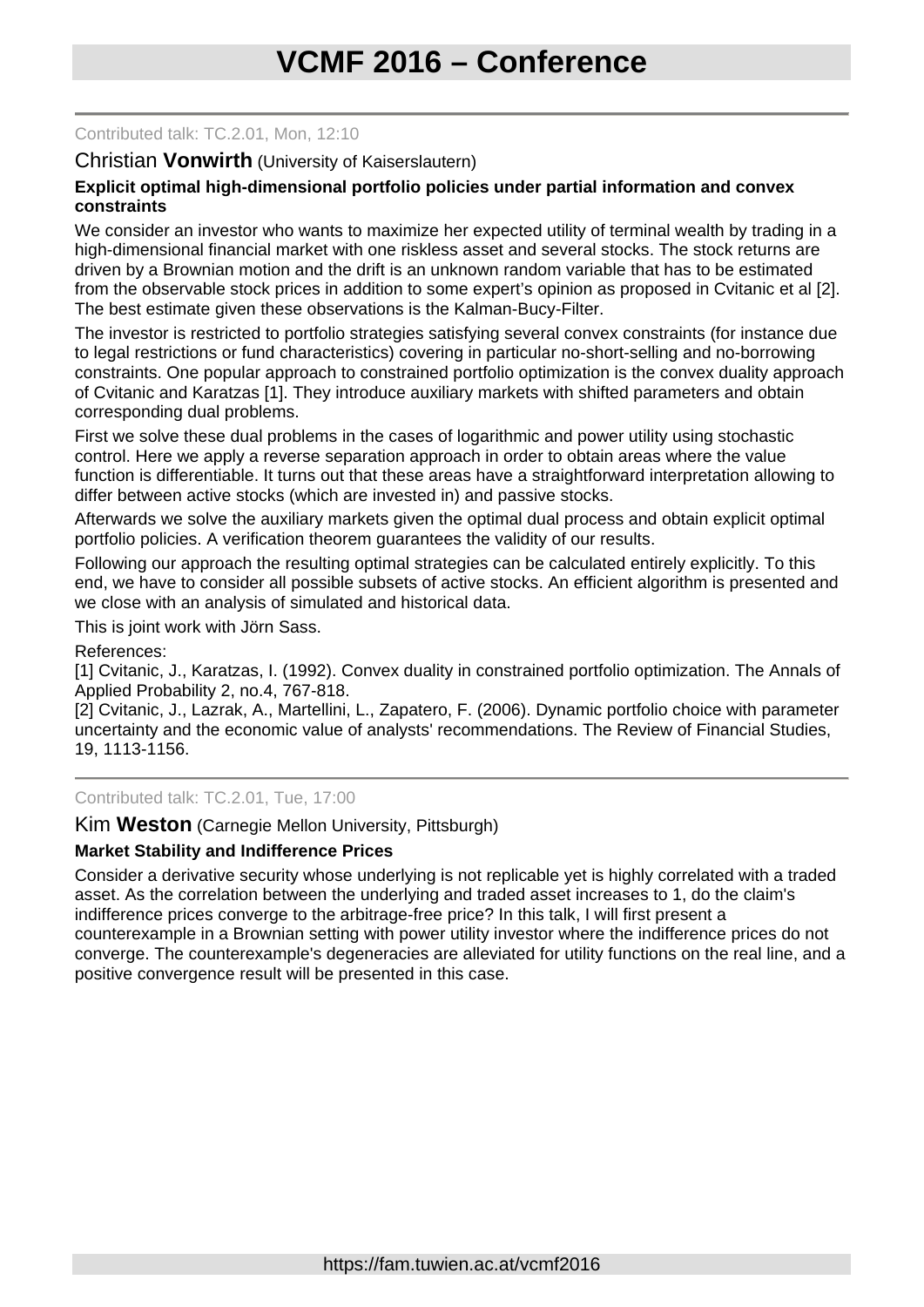#### Contributed talk: TC.2.01, Wed, 12:10

#### Dorothee **Westphal** (University of Kaiserslautern)

#### **Expert Opinions and Logarithmic Utility Maximization for Multivariate Stock Returns with Gaussian Drift**

We investigate a financial market with multivariate stock returns where the drift is an unobservable Ornstein-Uhlenbeck process. Information is obtained by observing stock returns and unbiased expert opinions.

The optimal trading strategy of an investor maximizing expected logarithmic utility of terminal wealth depends on the conditional expectation of the drift given the available information, the filter. We investigate properties of the filters and their conditional covariance matrices. This includes the asymptotic behaviour for an increasing number of expert opinions on a finite time horizon and conditions for convergence on an infinite time horizon with regularly arriving expert opinions.

Here lies the main difficulty in this extension of Gabih, Kondakji, Sass and Wunderlich (2014) from the univariate to the multivariate case due to the lack of explicit solutions.

We deduce properties of the value function using its representation as a function of the conditional covariance matrices.

This is joint work with Jörn Sass and Ralf Wunderlich.

Contributed talk: LC.0.100, Wed, 14:00

Sander **Willems** (EPFL and Swiss Finance Institute, Lausanne)

#### **Exact Term-Structure Estimation Using the Pseudo-Inverse**

We introduce a novel method to estimate the discount curve from market quotes based on the Moore-Penrose pseudo-inverse such that 1) the market quotes are exactly replicated, 2) the curve has maximal smoothness, 3) no ad hoc interpolation is needed and finally 4) no numerical root-finding algorithms are required. We provide a full theoretical framework as well as practical applications for both single curve and multi-curve estimation. This is joint work with Damir Filipovic.

#### Contributed talk: TC.2.03, Tue, 15:00

Ralf **Wunderlich** (Brandenburg University of Technology Cottbus-Senftenberg)

#### **Partially Observable Stochastic Optimal Control Problems for an Energy Storage**

We address the valuation of an energy storage facility in the presence of stochastic energy prices as it arises in the case of a hydro-electric pump station. The valuation problem is related to the problem of determining the optimal charging/discharging strategy that maximizes the expected value of the resulting discounted cash flows over the lifetime of the storage. We use a regime switching model for the energy price which allows for a changing economic environment described by a non-observable Markov chain.

The valuation problem is formulated as a stochastic control problem under partial information in continuous time. Applying filtering theory we find an alternative state process containing the filter of the Markov chain, which is adapted to the observable filtration. For this alternative control problem we derive the associated Hamilton-Jacobi-Bellman (HJB) equation which is not strictly elliptic. Therefore we study the HJB equation using regularization arguments.

We use numerical methods for computing approximations of the value function and the optimal strategy. Finally, we present some numerical results.

The talk is based on the paper

A.A. Shardin and R. Wunderlich (2016): Partially Observable Stochastic Optimal Control Problems for an Energy Storage. Stochastics, in press.